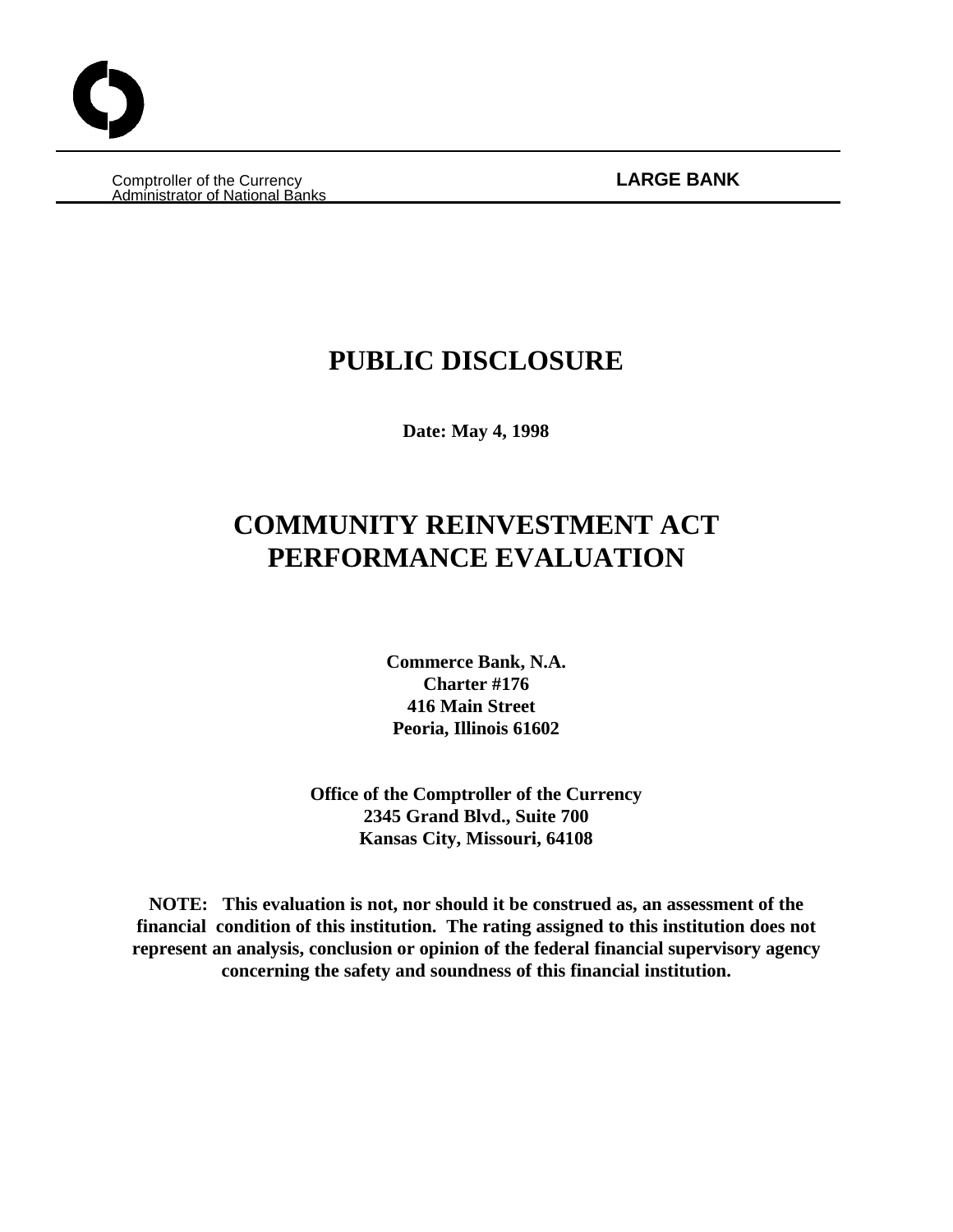# **TABLE OF CONTENTS**

|                 | Service Test (al., 1991) Service Test (al., 1991) Service Test (al., 1991) Service Test (al., 1991) |
|-----------------|-----------------------------------------------------------------------------------------------------|
|                 |                                                                                                     |
| <b>Appendix</b> |                                                                                                     |
| $\mathbf{A}$ .  |                                                                                                     |
| <b>B.</b>       |                                                                                                     |
| $C_{\bullet}$   |                                                                                                     |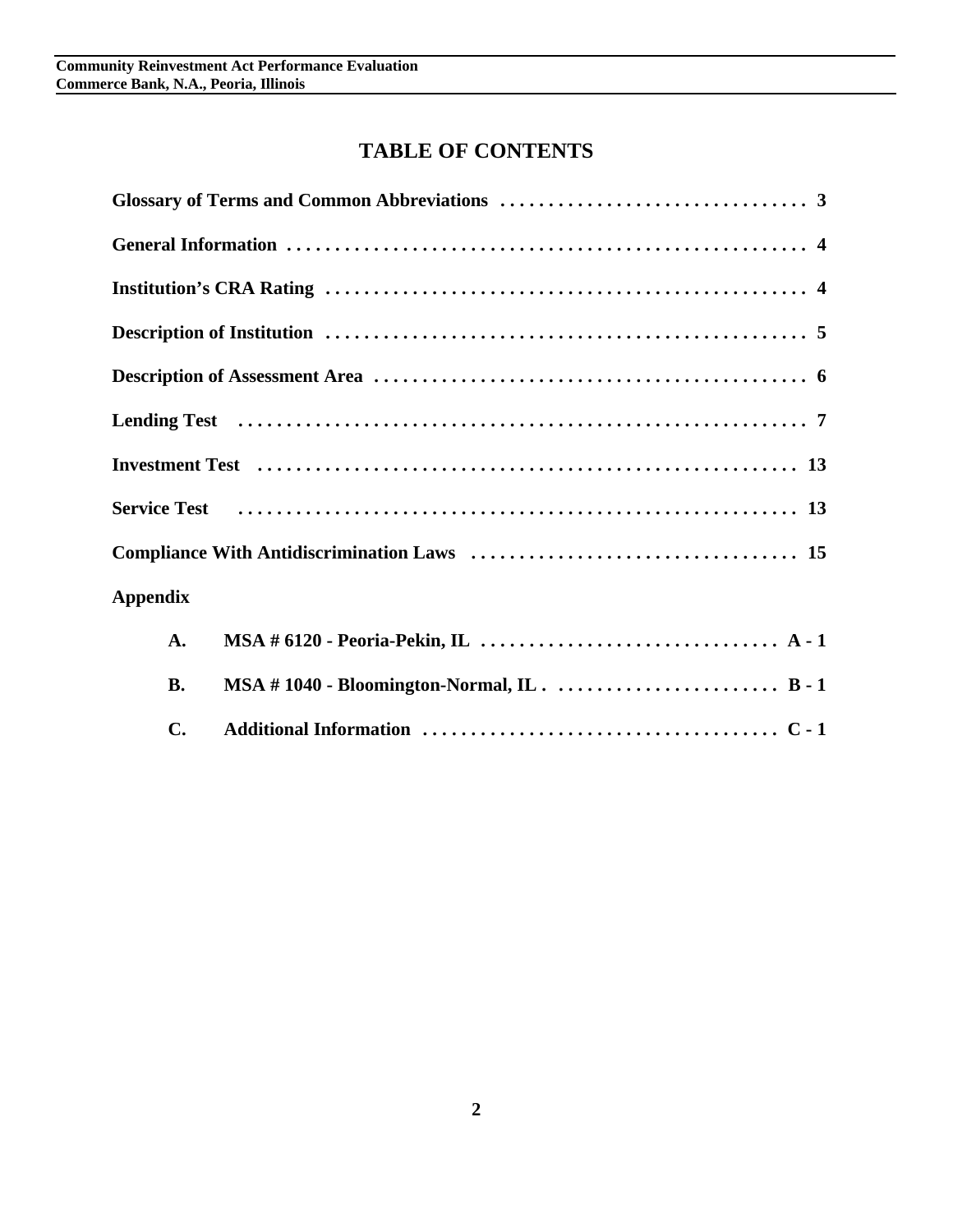#### **GLOSSARY OF TERMS AND COMMON ABBREVIATIONS**

The following terms and abbreviations are used throughout this Performance Evaluation.

**Assessment Area (AA)** - The geographic area which an institution selects as the community within which its regulator will assess the institution's record of CRA performance. Generally, an urban assessment area will not extend beyond the boundaries of a MSA. A rural assessment area may contain one or more neighboring counties.

**Block Numbering Area (BNA) or Census Tract (CT)** - Small, locally defined statistical areas within a MSA. These areas are determined by the United States Census Bureau in an attempt to group homogeneous populations. A CT has defined boundaries per tenyear census and an average population of 4,000.

**Community Development Purpose** - A community development purpose is defined per 12 C.F.R. 25.12(h) as affordable housing (including multi-family rental housing) for low- and moderate-income (LMI) individuals; community services targeted to LMI individuals; activities that promote economic development by financing businesses or farms that meet size eligibility standards of 13 C.F.R.  $121.802(a)(2)$  or have gross annual revenues of \$1 million or less; or activities that revitalize or stabilize LMI geographies.

**Community Reinvestment Act (CRA)** - A statute that requires federal regulators to evaluate a financial institution's record of meeting community credit needs in the institution's local community. (*This is a generic description of the bank's requirements and not a legal explanation of the requirements contained in 12 U.S.C. 2901, as amended, and 12 C.F.R. 25, as amended.*)

**Home Mortgage Disclosure Act (HMDA)** - A statute that requires certain mortgage lenders that do business or have banking offices in MSAs to file annual summary reports of their lending activity. The reports include such data as the race, gender, and the income of the applicant(s), the amount of loan requested and its disposition (e.g made, turned down, withdrawn). The types of loan applications reported include governmentally-guaranteed home purchase and home improvement loans, conventional home purchase loans, home improvement loans, refinancing of home purchase and home improvement loans and loans for the purchase of multi-family (5 or more units) dwellings. *(This is a generic description of the bank's requirements and not a legal explanation of the requirements contained in 12 U.S.C. 2801, as amended, and 12 C.F.R.. 203, as amended.)*

**Income Levels** - These relate to individuals, families, the CTs in an MSA or BNAs in non-MSA areas.

**Low** = An income level that is less than 50 percent of the median income.

**Moderate** = An income level that is at least 50 percent and less than 80 percent of the median income.

**LMI** = An income level that is less than 80 percent of the median income.

**Middle** = An income level that is at least 80 percent and less than 120 percent of the median income.

**Upper** = An income level that is 120 percent or more of the median income.

**Commerce Bancshares, Inc. (CBI)** - CBI is the parent company of Commerce.

**Commerce** - Commerce Bank, N.A., Peoria, Illinois.

**Median Family Income** - The median family income for a specific MSA as determined by the United States Census Bureau. The Department of Housing and Urban Development updates this figure annually using an estimated inflation factor.

**Metropolitan Statistical Area (MSA)** - An area containing a city with a population of at least 50,000 or an urbanized area with a population of at least 50,000 and a total metropolitan population of at least 100,000. Generally, MSAs consist of one or more whole counties that have a high degree of interaction.

**Small Business or Small Farm** - A business or farm that has \$1 million or less in gross annual revenues.

**Small Loan to a Business or Farm** - A loan of \$1 million or less to a business of any size or a loan of \$500 thousand or less to a farm of any size.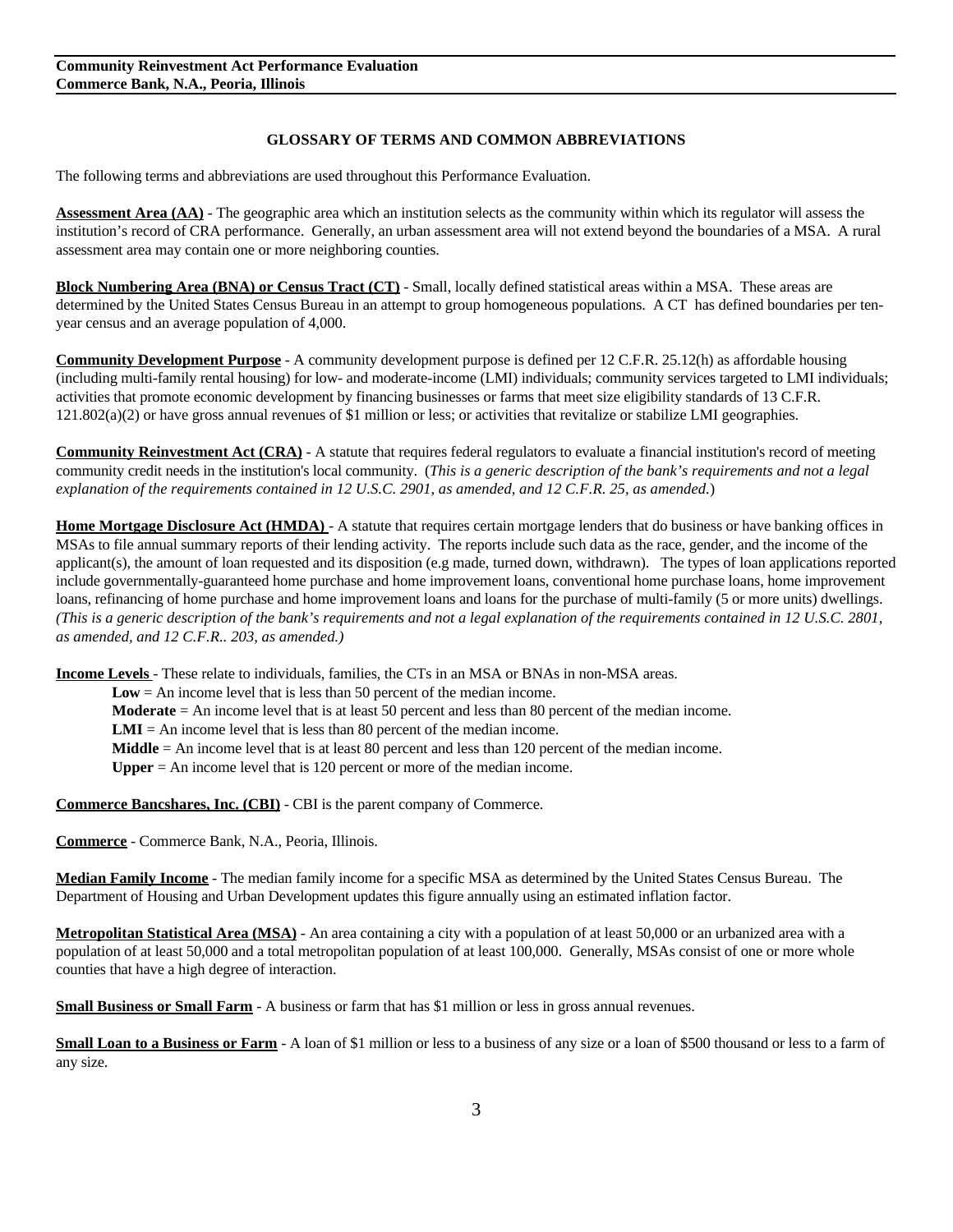## **GENERAL INFORMATION**

*The Community Reinvestment Act (CRA) requires each federal financial supervisory agency to use its authority when examining financial institutions subject to its supervision, to assess the institution's record of meeting the credit needs of its entire community, including low- and moderate-income neighborhoods, consistent with safe and sound operation of the institution. Upon conclusion of such examination, the agency must prepare a written evaluation of the institution's record of meeting the credit needs of its community.* 

*This document is an evaluation of the Community Reinvestment Act (CRA) performance of Commerce Bank, N.A., (Commerce), Peoria, Illinois prepared by the Office of the Comptroller of the Currency, the institution's supervisory agency, as of May 4, 1998. This evaluation is based on information from the last CRA examination dated July 26, 1996 to the current examination dated May 4, 1998. The agency rates the CRA performance of an institution consistent with the provisions set forth in Appendix A to 12 CFR Part 25.* 

**INSTITUTION'S CRA RATING:** We rated the bank's CRA performance "*Satisfactory*." Factors supporting this rating include:

- o The bank's lending performance demonstrates adequate responsiveness to the credit needs of the community. The distribution of small business, small farm, and mortgage-related lending efforts reflects good penetration to borrowers of all revenue and income sizes and adequate penetration to all geographies in the bank's AAs. In addition, Commerce originates a high percentage of its loans within the AAs.
- o Commerce has demonstrated poor responsiveness to the investment needs of its communities. We recognize the relatively limited investment opportunities available within the bank's AAs. However, Commerce did not make a significant volume of qualifying investments in relation to the resources available to Commerce during the evaluation period.
- o Commerce's services are accessible to all areas of the AAs. The distribution of the bank's branches shows a good distribution across the various geographies. This provides the entire community with access to the bank's services.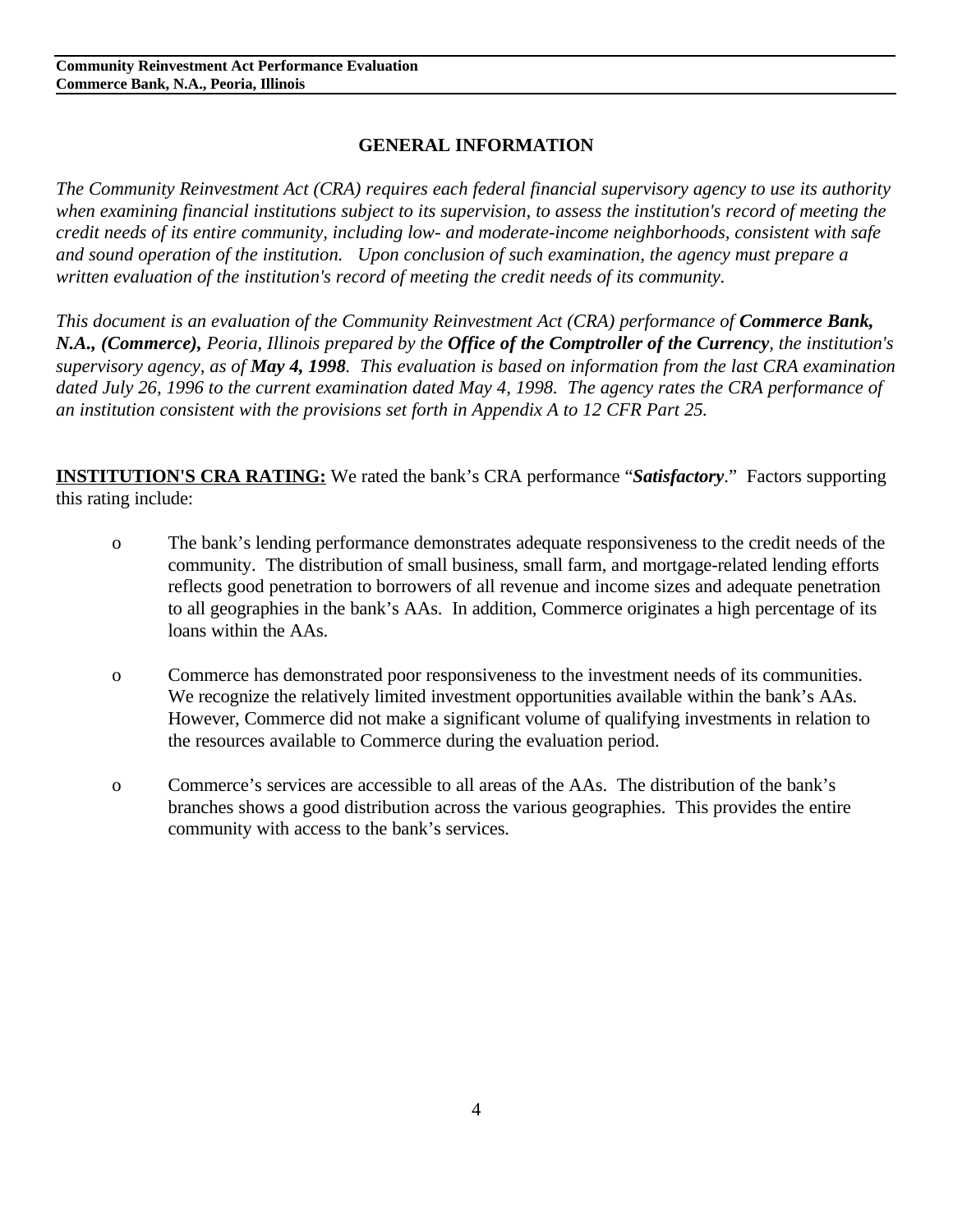The following table indicates the performance level of **Commerce Bank, N.A.**, with respect to the lending, investment and service tests.

| <b>Performance Levels</b>        |               | <b>Commerce Bank, N.A.</b><br><b>Performance Tests</b> |                     |
|----------------------------------|---------------|--------------------------------------------------------|---------------------|
|                                  | Lending Test* | <b>Investment Test</b>                                 | <b>Service Test</b> |
| Outstanding                      |               |                                                        |                     |
| <b>High Satisfactory</b>         |               |                                                        | $\mathbf X$         |
| Low Satisfactory                 | $\mathbf X$   |                                                        |                     |
| Needs To Improve                 |               |                                                        |                     |
| <b>Substantial Noncompliance</b> |               |                                                        |                     |

\*Note: The lending test is weighted more heavily than the investment and service tests when arriving at an overall rating.

## **DESCRIPTION OF INSTITUTION:**

Commerce Bank, N.A., Peoria, Illinois (Commerce) is a \$945 million bank as of December 31, 1997. The bank is a wholly-owned subsidiary of Commerce Bancshares, Inc. (CBI), which is located in Kansas City, Missouri. In May 1996, CBI merged its banking entities located in Peoria and Bloomington, Illinois together.

Commerce has defined its AAs to be the Peoria-Pekin and Bloomington-Normal MSAs, both of which are located in central Illinois. Commerce serves its AAs with a network of 14 branches and 20 automated-teller machines (ATMs). The Bloomington AA consists of McLean County, while the Peoria AA consists of Peoria, Tazewell, and Woodford Counties. The following table demonstrates the number of loan originations, deposits received, and population breakout between the bank's two AAs: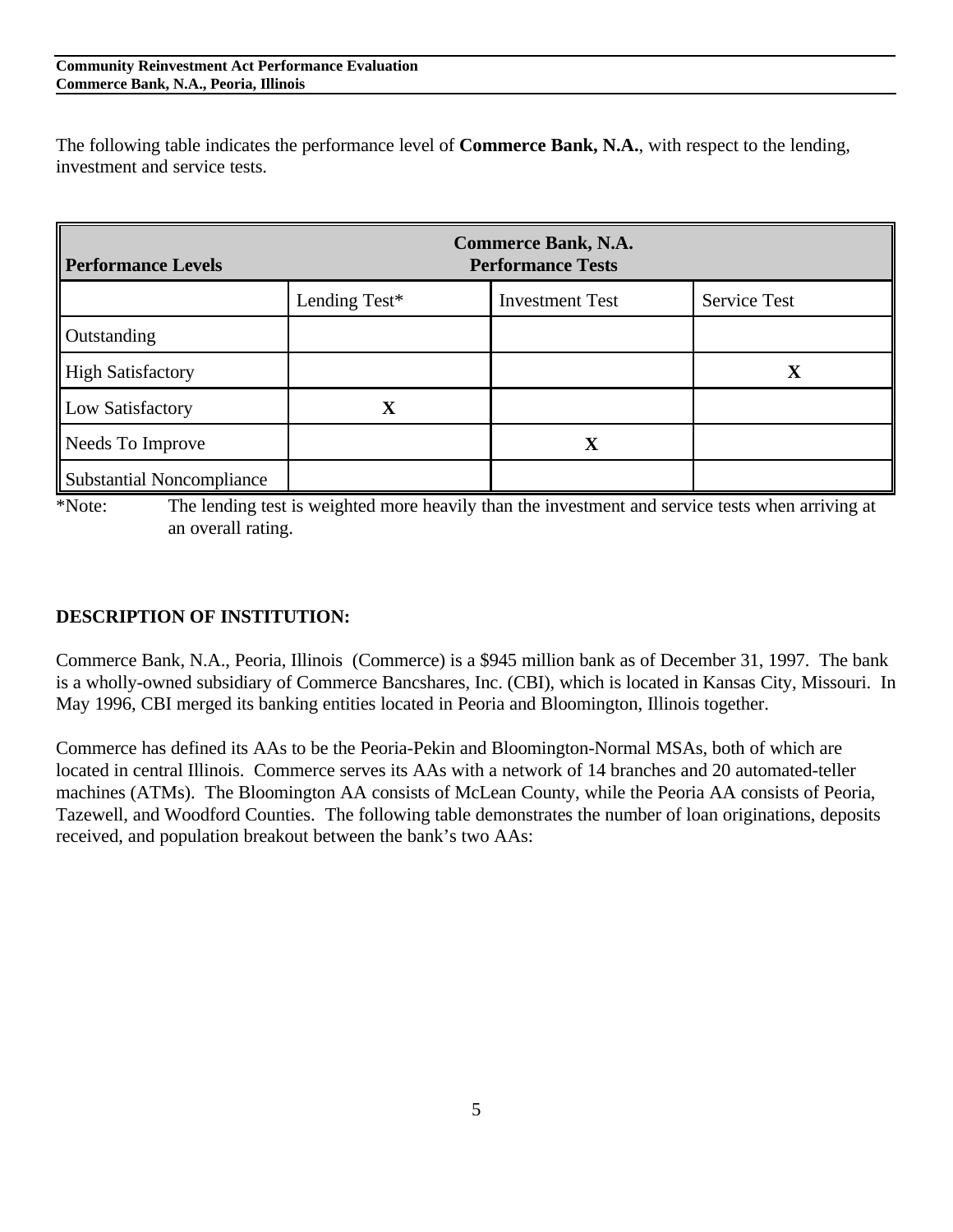|                           | <b>Small</b><br><b>Business</b><br>Loan<br><b>Originations</b><br>in 1996 and<br>1997 |               | <b>Small Farm</b><br>Loan<br><b>Originations</b><br>in 1996 and<br>1997 |               | Number of<br><b>HMDA Loan</b><br><b>Originations</b><br>in 1996 and<br>1997 |               | Number of<br>Loan<br><b>Originations</b><br>in 1996 and<br>1997 |               | Outstanding<br>Deposits as of<br>$6 - 30 - 97$ |               | <b>Population</b> |               |
|---------------------------|---------------------------------------------------------------------------------------|---------------|-------------------------------------------------------------------------|---------------|-----------------------------------------------------------------------------|---------------|-----------------------------------------------------------------|---------------|------------------------------------------------|---------------|-------------------|---------------|
| <b>Assessment</b><br>Area | #                                                                                     | $\frac{0}{2}$ | #                                                                       | $\frac{0}{2}$ | #                                                                           | $\frac{0}{2}$ | #                                                               | $\frac{0}{0}$ | \$000s                                         | $\frac{0}{2}$ | #                 | $\frac{0}{2}$ |
| <b>Peoria</b>             | 927                                                                                   | 62%           | 877                                                                     | 62%           | 651                                                                         | 56%           | 2,455                                                           | 60%           | 423,000                                        | 59%           | 339,000           | 72%           |
| <b>Bloomington</b>        | 569                                                                                   | 38%           | 544                                                                     | 38%           | 520                                                                         | 44%           | 1,633                                                           | 40%           | 295,000                                        | 41%           | 129,000           | 28%           |
| <b>Total</b>              | 1,496                                                                                 | 100%          | 1,421                                                                   | 100%          | 1,171                                                                       | 100%          | 4,088                                                           | 100%          | 718,000                                        | 100%          | 468,000           | 100%          |

#### *Assessment Area Distribution*

The bank offers traditional banking services along with a variety of real estate, commercial, agricultural and consumer loan products. As of March 31, 1998, the loan portfolio totaled \$478 million and the mix was 52% commercial, 24% residential real estate, 14% consumer, and 10% agricultural. Active competition in the bank's AAs comes from a number of other commercial banks, thrifts, and credit unions.

There are no financial conditions, legal constraints, or any other factors that hinder the bank's ability to help meet the credit needs of its AAs.

## **DESCRIPTION OF ASSESSMENT AREA:**

The bank's two AAs include a total of 127 CTs, a population of 468,000 persons, and a total of 123,000 families. Of the CTs, nine (7%) are designated as low-, 23 (18%) moderate-, 69 (54%) middle-, 22 (18%) upper-income, and four (3%) are not identified by income level. Of the families, 19% are designated as low-, 18% moderate-, 25% middle-, and 38% upper-income.

The median family income for the AAs in 1990 was \$37,225. The United States Department of Housing and Urban Development (HUD) estimated median family income for the AAs in 1998 is \$48,050. Unemployment is low at 3%. Manufacturing, retail and services are the largest employment sectors of the AAs. Please refer to the Appendix of this Evaluation for specific information regarding each AA.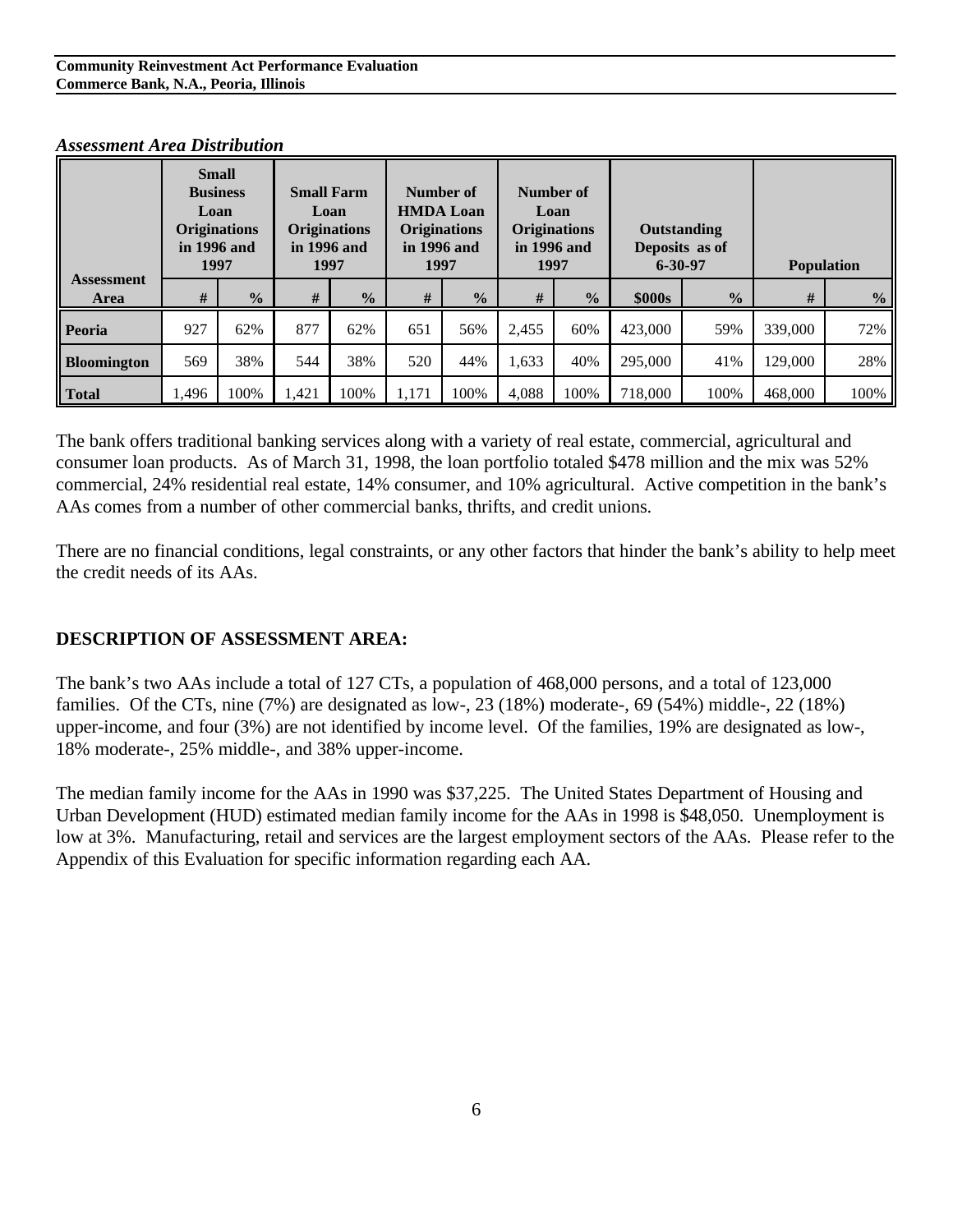#### **LENDING TEST**

Commerce's combined lending performance, in terms of small business, small farm, mortgage-related, and community development loans, reflects adequate responsiveness to community credit needs. This performance exhibits an adequate record of serving the credit needs of the most economically disadvantaged area of its AAs, LMI individuals, and/or very small businesses or farms, consistent with safe and sound banking practices. Although Commerce only makes limited use of innovative and/or flexible lending practices, credit products offered by the bank are reasonably-suited to the credit needs of the community. While assigning our rating to the bank's lending performance, we placed the greatest emphasis on the borrower and geographic distribution of the bank's lending efforts. This treatment is consistent with that afforded other banks, and is consistent with the intent of the regulation. The Appendix of this Evaluation contains detailed information regarding the bank's lending performance in each of its AAs. The bank's performance in each of the AAs is consistent with Commerce's overall performance.

As indicated in the following table, Commerce originated a substantial majority of its small business, small farm, and residential real estate loans within the bank's AAs during 1996 and 1997.

|                                |       |               | <b>Originations Inside AAs</b> |               | <b>Originations Outside AAs</b> |               |        |               |  |
|--------------------------------|-------|---------------|--------------------------------|---------------|---------------------------------|---------------|--------|---------------|--|
| <b>Loan Type</b>               | #     | $\frac{0}{0}$ | \$000s                         | $\frac{0}{0}$ | #                               | $\frac{1}{2}$ | \$000s | $\frac{0}{0}$ |  |
| <b>Small Business</b>          | 1,761 | 92%           | 112.457                        | 91%           | 147                             | 8%            | 10,510 | 9%            |  |
| <b>Small Farm</b>              | 1,573 | 91%           | 65,717                         | 89%           | 149                             | 9%            | 8,467  | 11%           |  |
| <b>Residential Real Estate</b> | 697   | 91%           | 52,614                         | 82%           | 67                              | 9%            | 11,796 | 18%           |  |
| <b>Total</b>                   | 4,031 | 92%           | 230,788                        | 88%           | 363                             | 8%            | 30,773 | 12%           |  |

*Combined 1996 and 1997 Loan Originations* 

Since our previous examination, the bank's loan-to-deposit ratio has averaged 60%, trending up from 53% on September 30, 1996 to 66% on March 31, 1998. The five other largest banks in the AAs averaged from 51% to 84% over the same period, with Commerce ranking fifth among these six lenders. Commerce held the second largest share of deposits (13%) in the AAs on June 30, 1997, among 33 banks headquartered in the AAs. The market leader held 18% of the market.

#### **SMALL BUSINESS/SMALL FARM LENDING**

Commerce's small business and small farm lending efforts reflect good responsiveness to the credit needs of small businesses and farms located in the AAs. Penetration to businesses and farms of varying revenue sizes is good, while penetration to all CTs is adequate. Small business and small farm loan products offered by Commerce are appropriate.

Although Commerce was the largest reporter of small business and small farm loan originations in the AAs, we placed greater emphasis on the distribution of the bank's lending efforts, both in terms of borrower distribution and penetration to all CTs. Only lenders with more than \$250 million in assets, or lenders associated with a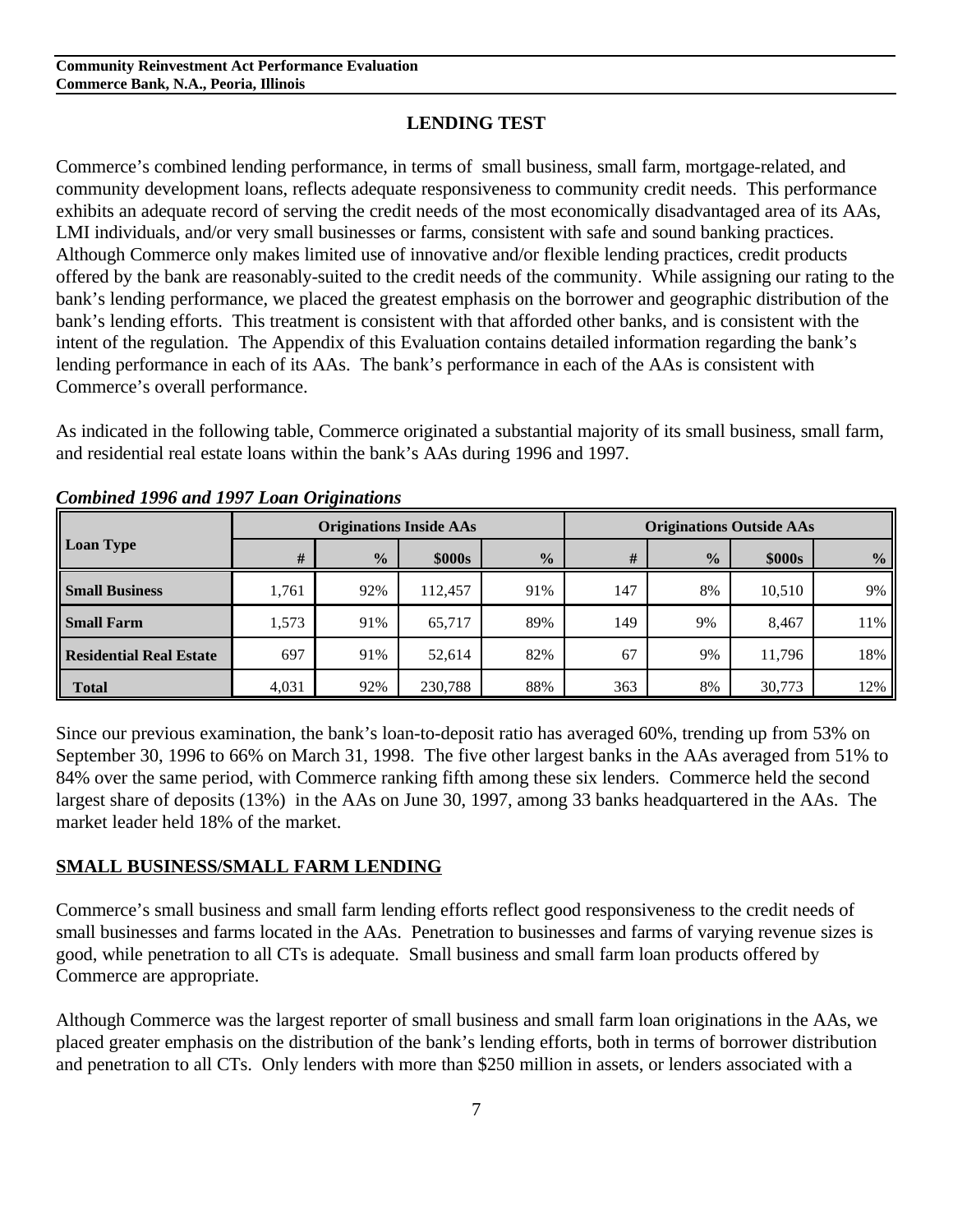holding company with total assets of \$1 billion or more  $(a/k/a$  CRA Reporters), are required to report small business and small farm lending efforts. Given the makeup of lenders in the AAs, a large number of lenders are not required to report their lending efforts. As a result, a true picture of the bank's standing in this regard is not possible.

#### **Borrower Distribution**

The distribution of Commerce's small business and small farm loans to borrowers of different revenue size, and loans of different sizes, particularly small loans, is good. Commerce's lending to small businesses and small farms with revenues of \$1 million or less in 1997 exceeds the demographic figure. This is exemplified in the following tables:

|                     | $%$ of            |       | 1996          |        |               |     | 1997          |        |               |  |
|---------------------|-------------------|-------|---------------|--------|---------------|-----|---------------|--------|---------------|--|
| <b>Revenue Size</b> | <b>Businesses</b> | #     | $\frac{0}{0}$ | \$000  | $\frac{0}{2}$ | #   | $\frac{0}{0}$ | \$000  | $\frac{0}{0}$ |  |
| $\leq$ \$1 million  | 73%               | 770   | 74%           | 34,118 | 47%           | 726 | 77%           | 39,369 | 47%           |  |
| $> $1$ million      | 9%                | 265   | 26%           | 38,970 | 53%           | 211 | 23%           | 43,642 | 53%           |  |
| Total *             | 82%               | 1,035 | 100%          | 73,088 | 100%          | 937 | 100%          | 83,011 | 100%          |  |

*Loans to Businesses Based on Revenue Size*

*\* 18% of total businesses did not report revenue information.*

For 1996 CRA Reporters, Commerce was the leading originator of loans to businesses with revenues of \$1 million or less, with 33% of the reported originations. The next largest lender attained a market share of 15%. Market information is not yet available for 1997.

#### *Loans to Farms Based on Revenue Size*

|                     |       | 1996<br>$%$ of |               |        |               |     | 1997          |        |               |  |  |
|---------------------|-------|----------------|---------------|--------|---------------|-----|---------------|--------|---------------|--|--|
| <b>Revenue Size</b> | Farms | #              | $\frac{0}{2}$ | \$000  | $\frac{0}{0}$ | #   | $\frac{0}{0}$ | \$000  | $\frac{0}{0}$ |  |  |
| $\leq$ \$1 million  | 91%   | 707            | 82%           | 28,882 | 88%           | 714 | 97%           | 32,978 | 89%           |  |  |
| $> $1$ million      | 4%    | 152            | 18%           | 3,857  | 12%           | 23  | 3%            | 4,199  | 11%           |  |  |
| Total *             | 95%   | 859            | 100%          | 32,739 | 100%          | 737 | 100%          | 37,177 | 100%          |  |  |

*\* 5% of total farms did not report revenue information.*

For CRA reporters in 1996, Commerce was the leading originator of loans to farms with revenues of \$1 million or less, with a market share of 58%. The next largest reporter originated 18%. Market information is not yet available for 1997.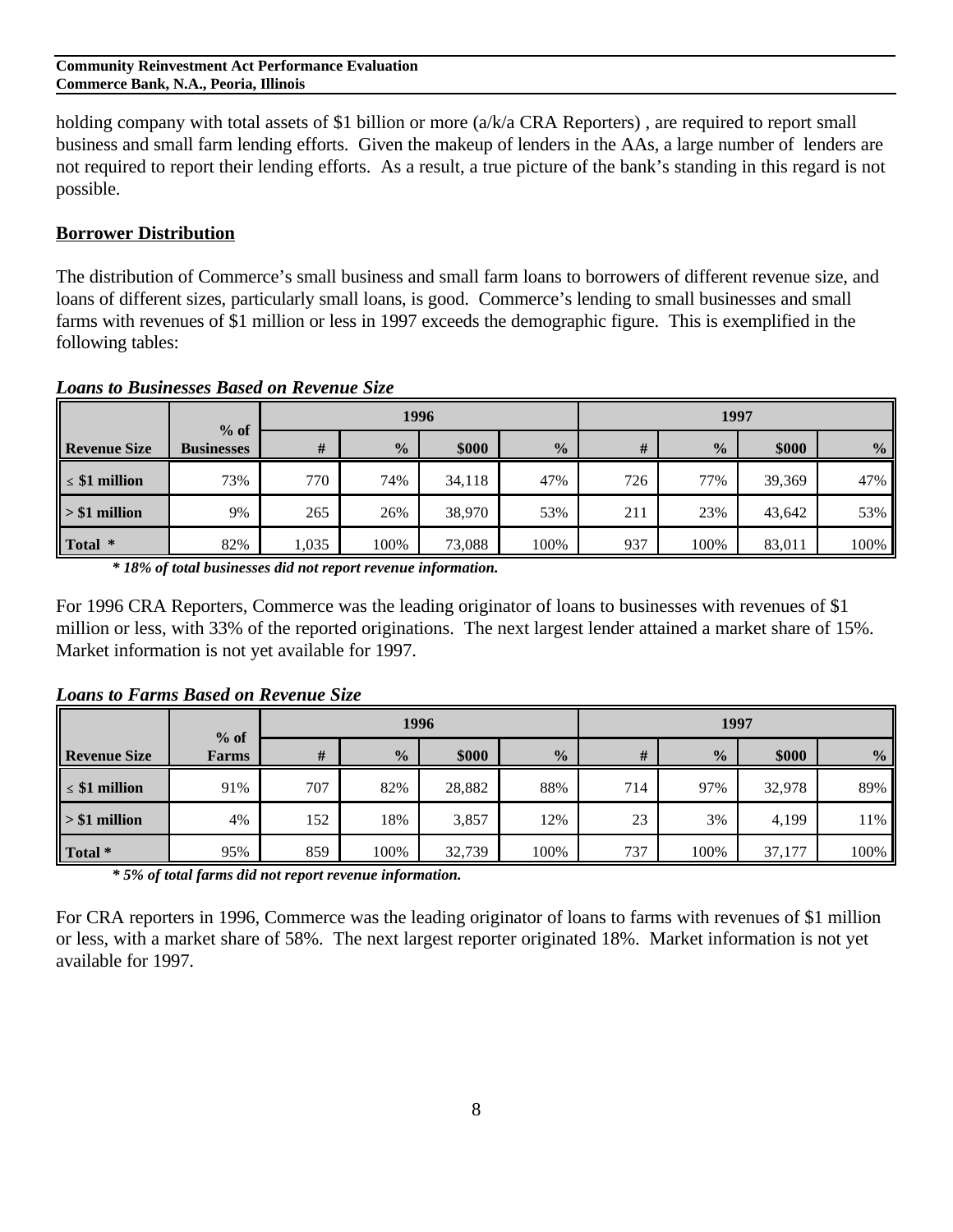|                           |       | 1996          |        |               | 1997 |               |        |               |  |
|---------------------------|-------|---------------|--------|---------------|------|---------------|--------|---------------|--|
| <b>Loan size in 000s</b>  | #     | $\frac{0}{2}$ | \$000  | $\frac{0}{2}$ | #    | $\frac{1}{2}$ | \$000  | $\frac{0}{2}$ |  |
| $\leq$ \$100              | 877   | 85%           | 23,471 | 32%           | 742  | 79%           | 22,674 | 27%           |  |
| $> $100$ and $\le$ \$250  | 87    | 8%            | 14,741 | 20%           | 111  | 12%           | 18,825 | 23%           |  |
| $> $250$ and $\le $1,000$ | 71    | 7%            | 34,876 | 48%           | 84   | 9%            | 41,512 | 50%           |  |
| <b>Total</b>              | 1,035 | 100%          | 73,088 | 100%          | 937  | 100%          | 83,011 | 100%          |  |

#### *Loans to Businesses Based on Loan Size*

Commerce was the leading CRA Reporter in terms of business loans of \$100,000 or less in 1996 with a 23% share of the market. The number two reporter originated 17% of the total reported. CRA Reporters as a whole generated 86% of their loans in amounts of \$100,000 or less. Market information is not yet available for 1997.

|                           |     |               | 1996   |               | 1997 |               |        |               |  |
|---------------------------|-----|---------------|--------|---------------|------|---------------|--------|---------------|--|
| <b>Loan size in 000s</b>  | #   | $\frac{0}{2}$ | \$000  | $\frac{0}{2}$ | #    | $\frac{0}{0}$ | \$000  | $\frac{0}{0}$ |  |
| $\leq$ \$100              | 798 | 93%           | 21,229 | 65%           | 651  | 88%           | 20,698 | 56%           |  |
| $> $100$ and $\le$ \$250  | 53  | 6%            | 8,540  | 26%           | 69   | 10%           | 10,591 | 28%           |  |
| $> $250$ and $\le $1,000$ | 8   | 1%            | 2,970  | 9%            | 17   | 2%            | 5,888  | 16%           |  |
| <b>Total</b>              | 859 | 100%          | 32,739 | 100%          | 737  | 100%          | 37,177 | 100%          |  |

#### *Loans to Farms Based on Loan Size*

In 1996, Commerce was the leading CRA Reporter for farm loans in amounts of \$100,000 or less, with a 61% share of the market. The next largest lender attained a 15% market share. The aggregate market generated 91% of its loans in amounts of \$100,000 or less. Market information is not yet available for 1997.

#### **Geographic Distribution:**

The geographic distribution of the bank's loan originations to small businesses and small farms in 1996 and 1997 demonstrates adequate penetration to all CTs in the AAs. In 1997, the bank's distribution of small business and small farm loans in LMI tracts is less than the percentage of small businesses and small farms located in the respective tracts. This is demonstrated in the following tables. When reviewing the bank's distribution of small farm loans, note the relatively limited opportunity presented as a result of the small number of farms located in LMI areas.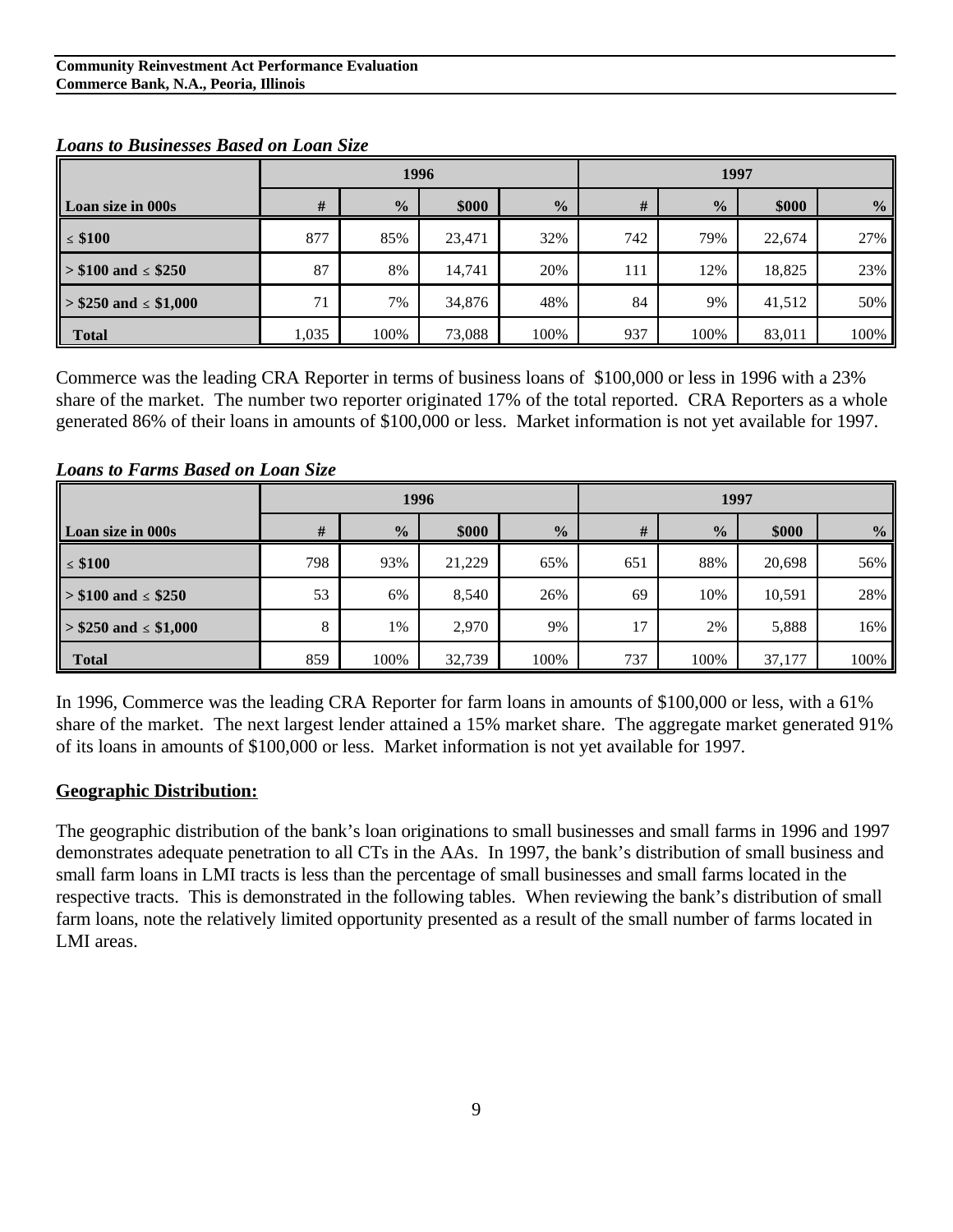|                              | $%$ of               |     | 1996          |        |               | 1997 |               |        |                |
|------------------------------|----------------------|-----|---------------|--------|---------------|------|---------------|--------|----------------|
| <b>Income Level</b><br>of CT | <b>Small</b><br>Bus. | #   | $\frac{0}{0}$ | \$000  | $\frac{0}{0}$ | #    | $\frac{0}{0}$ | \$000  | $\frac{6}{10}$ |
| Low-                         | 7%                   | 61  | 8%            | 3,508  | 10%           | 41   | 6%            | 2,864  | 7%             |
| Moderate-                    | 17%                  | 81  | 10%           | 3,978  | 12%           | 83   | 11%           | 3,922  | 10%            |
| Middle-                      | 55%                  | 444 | 58%           | 18,410 | 54%           | 441  | 61%           | 21,777 | 55%            |
| <b>Upper-</b>                | 21%                  | 184 | 24%           | 8,222  | 24%           | 161  | 22%           | 10,806 | 28%            |
| <b>Total</b>                 | 100%                 | 770 | 100%          | 34,118 | 100%          | 726  | 100%          | 39,369 | 100%           |

*Loans to Businesses with Revenues of \$1 Million or Less*

*There are 10,797 small businesses in the AAs.* 

*Loans to Farms with Revenues of \$1 Million or Less*

| <b>Income Level</b> | $%$ of                | 1996 |               |        |               | 1997 |               |          |                |
|---------------------|-----------------------|------|---------------|--------|---------------|------|---------------|----------|----------------|
| of CT               | <b>Small</b><br>Farms | #    | $\frac{0}{0}$ | \$000  | $\frac{0}{6}$ | #    | $\frac{0}{0}$ | \$000    | $\frac{6}{10}$ |
| Low-                | 1%                    | 2    | ${<}1\%$      | 150    | 1%            | 0    | 0%            | $\theta$ | 0%             |
| Moderate-           | 13%                   | 8    | 1%            | 636    | 2%            | 10   | 1%            | 346      | 1%             |
| Middle-             | 72%                   | 683  | 97%           | 27,508 | 95%           | 692  | 97%           | 32,004   | 97%            |
| <b>Upper-</b>       | 14%                   | 14   | 2%            | 588    | 2%            | 12   | 2%            | 628      | 2%             |
| <b>Total</b>        | 100%                  | 707  | 100%          | 28,882 | 100%          | 714  | 100%          | 32,978   | 100%           |

*There are 380 small farms in the AAs.* 

Commerce demonstrated adequate penetration to all areas of the AAs by originating at least one small business or small farm loan in 109 of the 127 CTs (86%) in the AAs during 1996. During 1997, Commerce originated small business or small farm loans in all but 16 tracts (penetration to 91% of tracts).

#### **RESIDENTIAL REAL ESTATE LENDING**

Commerce's mortgage lending efforts reflect adequate responsiveness to the community's need for housingrelated credit. The following table displays Commerce's HMDA reportable loan originations in 1996 and 1997. For analytical purposes, we have combined the bank's efforts with that of Commerce Mortgage Corp., the bank's mortgage lending affiliate.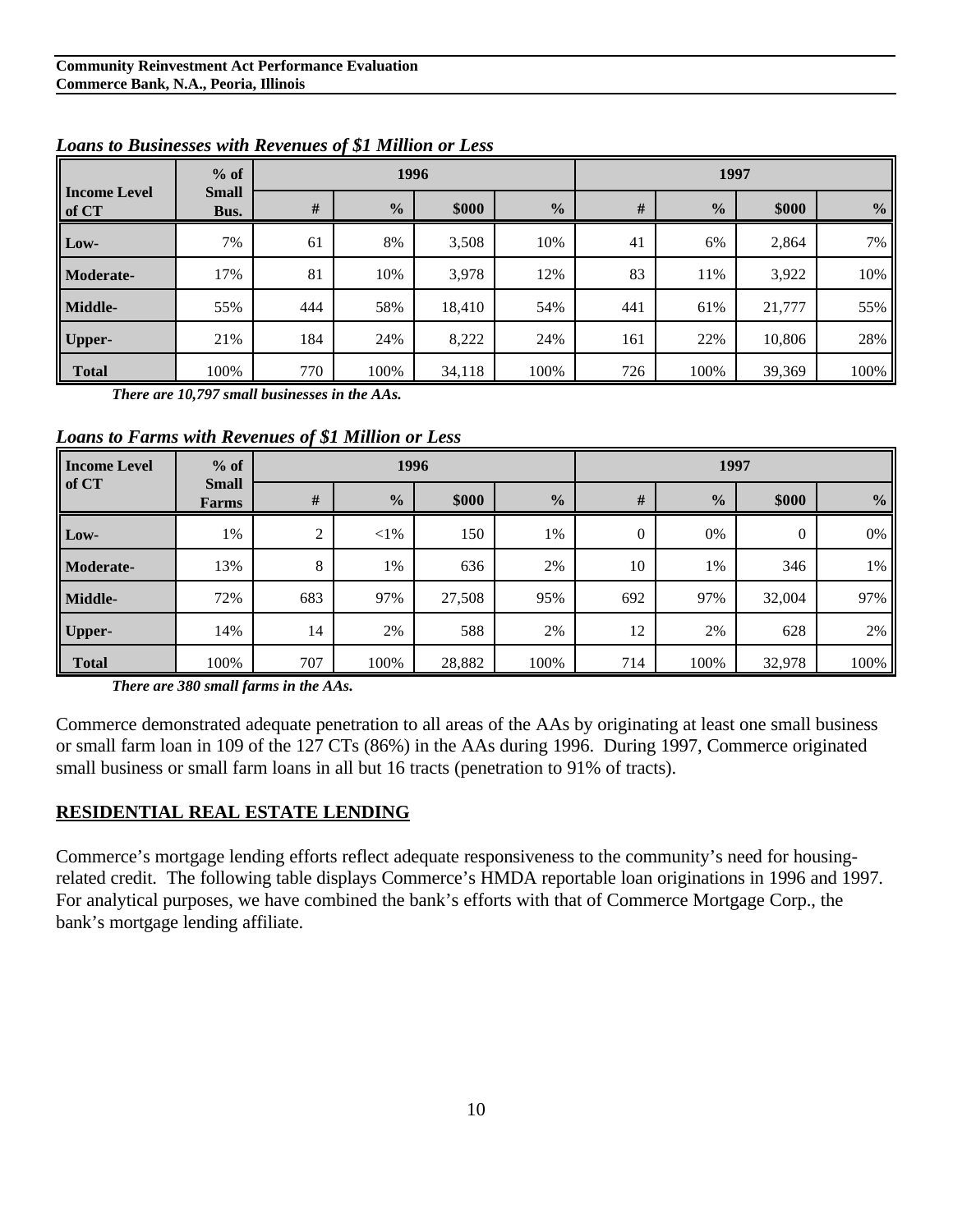#### *HMDA ORIGINATIONS*

|                                   | 1996 |        | 1997 |          |
|-----------------------------------|------|--------|------|----------|
| Loan Type                         | #    | \$000s | #    | \$000s   |
| <b>Government Home Purchase</b>   | 0    | 0      |      | $\Omega$ |
| <b>Conventional Home Purchase</b> | 175  | 14,648 | 194  | 16,898   |
| Refinance                         | 293  | 22,292 | 305  | 27,184   |
| <b>Home Improvement</b>           | 105  | 1,662  | 80   | 1,122    |
| <b>Multi-Family</b>               | 14   | 4,926  |      | 831      |
| Total                             | 587  | 43,528 | 584  | 46,035   |

During 1996, Commerce originated the seventh largest number of HMDA reportable loans in the AAs out of 255 lenders, with a 2.8% share of the market. The market leader originated 2,618 loans (12.5% of the total) totaling \$129 million in 1996. Aggregate market information is not yet available for 1997.

#### **Borrower Distribution:**

As demonstrated in the following table, Commerce's record of lending to LMI families is good. The bank's distribution of loans to LMI borrowers reasonably approximates the demographic composition of the AAs when taking into account the number of families with income levels below the poverty level.

*Distribution of HMDA Reportable Loans by Borrower*

|                                    |                           |      | 1996          |        |               |     | 1997          |        |               |
|------------------------------------|---------------------------|------|---------------|--------|---------------|-----|---------------|--------|---------------|
| <b>Income Level</b><br>of Borrower | $%$ of<br><b>Families</b> | $\#$ | $\frac{0}{0}$ | \$000  | $\frac{0}{0}$ | #   | $\frac{0}{0}$ | \$000  | $\frac{0}{0}$ |
| Low-                               | 19%                       | 48   | 8%            | 1,164  | 3%            | 63  | 11%           | 2,179  | 5%            |
| <b>Moderate-</b>                   | 18%                       | 105  | 18%           | 4,100  | 9%            | 110 | 19%           | 4,972  | 11%           |
| Middle-                            | 25%                       | 153  | 26%           | 8,737  | 20%           | 145 | 25%           | 8,965  | 19%           |
| Upper-                             | 38%                       | 260  | 44%           | 24,162 | 56%           | 256 | 44%           | 28,465 | 62%           |
| N/A                                | $\overline{\phantom{a}}$  | 21   | 4%            | 5,365  | 12%           | 10  | 1%            | 1,454  | 3%            |
| <b>Total</b>                       | 100%                      | 587  | 100%          | 43,528 | 100%          | 584 | 100%          | 46,035 | 100%          |

 *Note: 10,207 families, or 8% of total families, have incomes below the poverty level and may have difficulty qualifying for housing-related credit products.*

Commerce held the seventh largest share of loans originated to LMI individuals in 1996. Commerce's market share to LMI applicants is 2.7%, as compared to its overall market share of 2.8%. The leading originator of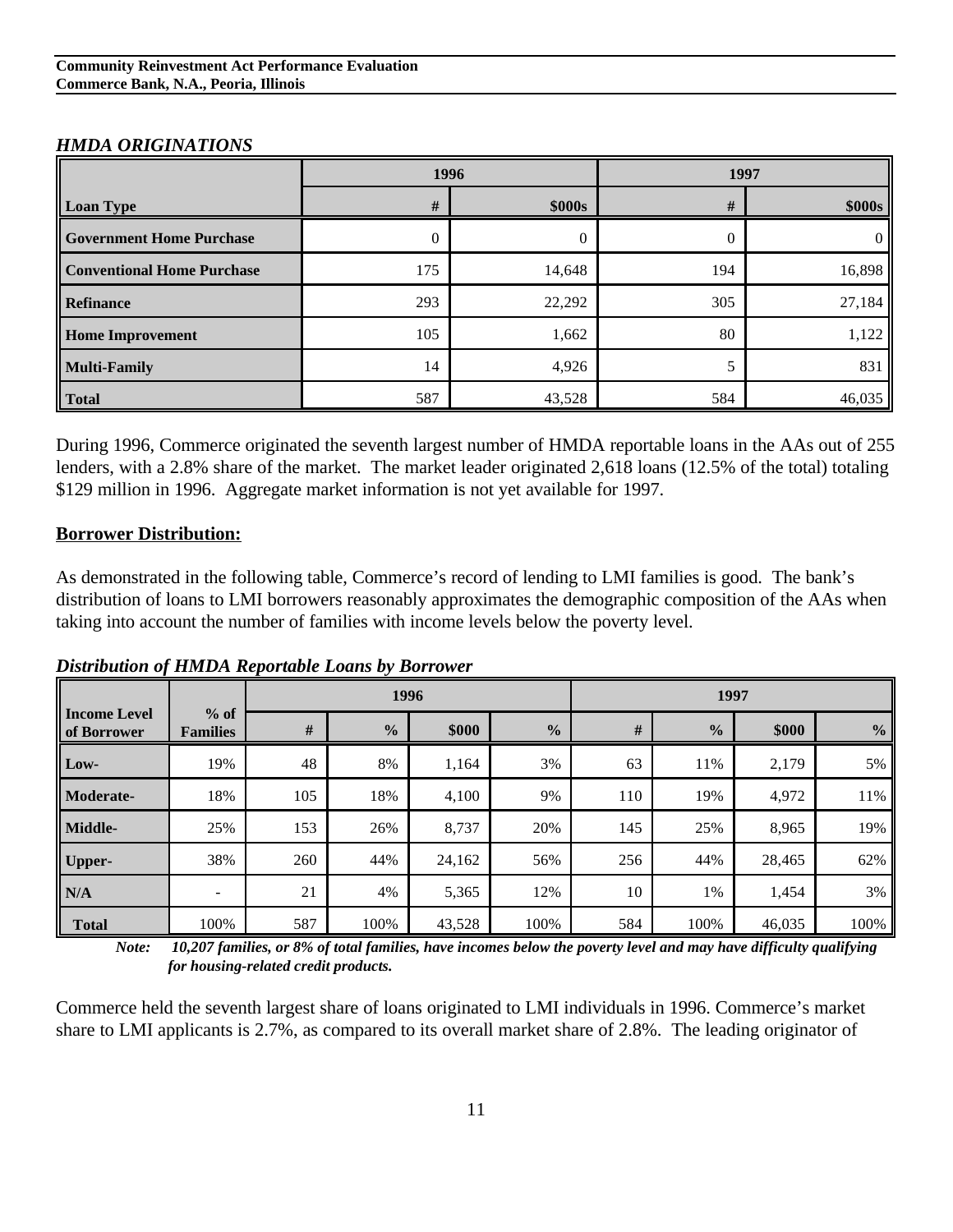#### **Community Reinvestment Act Performance Evaluation Commerce Bank, N.A., Peoria, Illinois**

loans to LMI applicants originated 726 loans totaling \$30.3 million for 12.7% of total originations. Market information is not yet available for 1997.

#### **Geographic Distribution:**

The distribution of the bank's mortgage-related lending efforts to all areas of the AAs is adequate. This is demonstrated in the following table:

|                              | $%$ of<br>Owner-                           |      | 1996          |               |               | 1997 |               |        |               |
|------------------------------|--------------------------------------------|------|---------------|---------------|---------------|------|---------------|--------|---------------|
| <b>Income Level</b><br>of CT | occupied<br><b>Housing</b><br><b>Units</b> | $\#$ | $\frac{0}{2}$ | \$000         | $\frac{6}{6}$ | $\#$ | $\frac{6}{6}$ | \$000  | $\frac{6}{6}$ |
| Low-                         | 2%                                         | 4    | 1%            | $\mathcal{I}$ | $< 1\%$       | 5    | 1%            | 134    | $< 1\%$       |
| <b>Moderate-</b>             | 14%                                        | 66   | 11%           | 4,282         | 10%           | 61   | 10%           | 3,963  | 9%            |
| Middle-                      | 65%                                        | 361  | 61%           | 26,404        | 61%           | 372  | 64%           | 27,212 | 59%           |
| Upper-                       | 19%                                        | 156  | 27%           | 12,835        | 29%           | 146  | 25%           | 14,726 | 32%           |
| <b>Total</b>                 | 100%                                       | 587  | 100%          | 43,528        | 100%          | 584  | 100%          | 46,035 | 100%          |

*Distribution of HMDA Reportable Loans by Geography*

Commerce originated the 14th largest share of loans in LMI CTs during 1996 with a 1.9% share of the market, compared to its 2.8% overall market share. The leading originator of loans in LMI tracts in 1996 originated 440 loans totaling \$31.5 million for 12.11% of the total number of loan originations. Market information is not yet available for 1997.

Commerce's penetration of mortgage-related loans to all areas of its AAs is reasonable. During 1996, Commerce originated at least one HMDA reportable loan in 107 of the 127 (84%) CTs in the combined AA. During 1997, Commerce penetrated 86% of the CTs.

#### **COMMUNITY DEVELOPMENT LENDING ACTIVITY**

During the evaluation period, Commerce only originated one community development loan within its community that hasn't been considered elsewhere in this Evaluation (i.e. reportable as a small business or HMDA loan). Commerce made a \$400,000 loan to The Children's Foundation, a non-profit organization located in Bloomington that provides children and families with group home, school, day care, crisis nursery, foster care placement and crisis intervention services. Services are intended primarily for LMI families.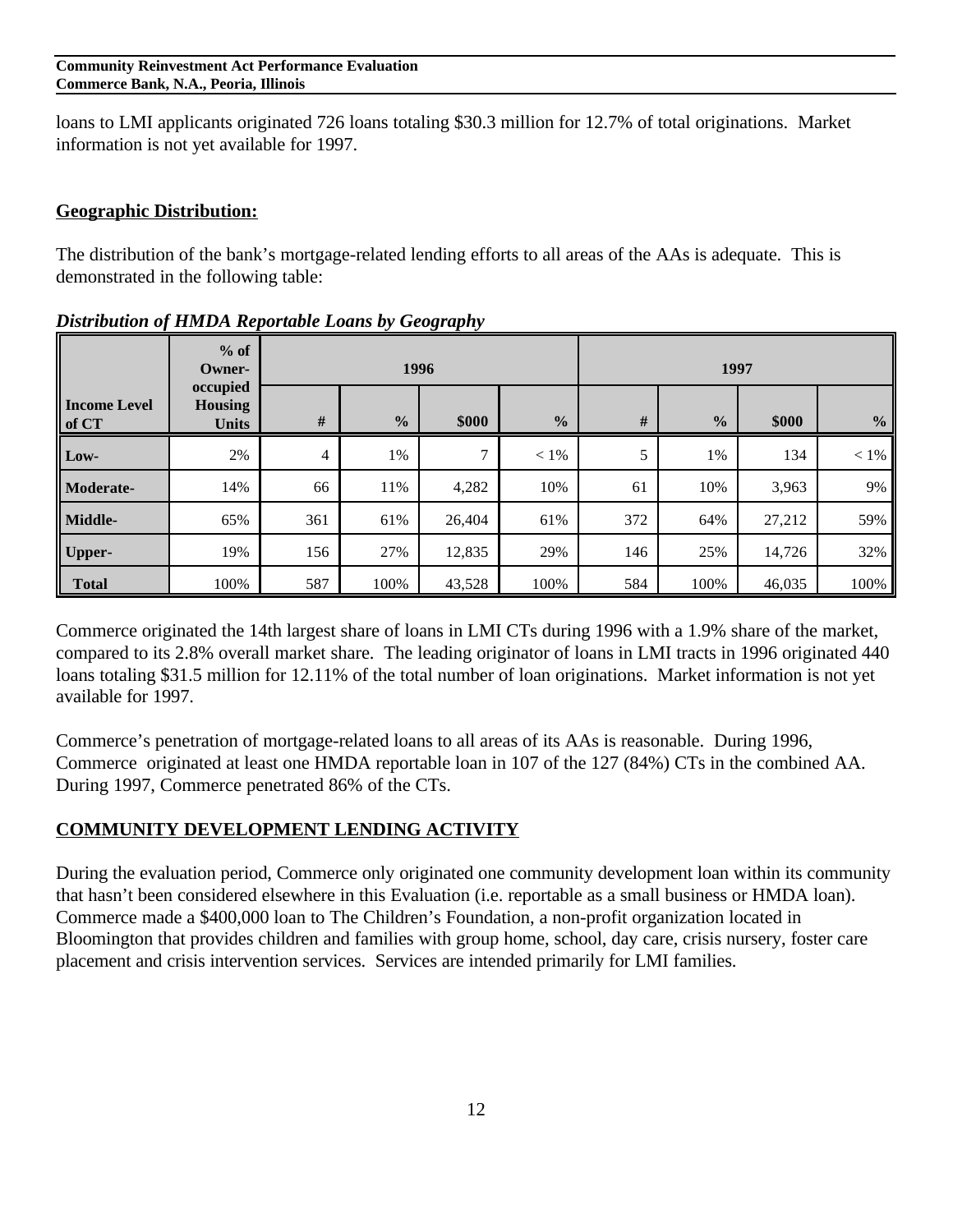## **INVESTMENT TEST**

During the evaluation period, Commerce exhibited poor responsiveness to the community development investment needs of its community. Although there are relatively limited opportunities for the bank to invest in (community contacts, discussions with bank management, and visual observation of the AAs indicated there are limited investment needs in the AAs), Commerce invested only \$171,998 in qualified investments. This figure only represents dollars actually invested during the evaluation period. We did, however, give consideration to the total amount pledged when assigning our rating. Qualifying investments included:

\$67,500 to The Illinois Equity Fund (IEF) 1994 Partnership, part of a \$250,000 pledge. IEF develops low-income housing projects in Illinois communities other than Chicago, including Peoria. \$44,000 to United Way chapters located within the AAs. Donations were used for various programs which benefit LMI individuals within the AAs.

\$30,000 to Riverfront Peoria, which works to redevelop a LMI area south and east of downtown Peoria. \$10,000 to Heartland Community Development Corporation for a stock subscription. Heartland offers below-market rate loans to start-up small businesses and has been active in rehabilitation of downtown commercial property.

\$11,000 to Christmas in April, which assists low-income homeowners with home rehabilitation. \$3,500 to East Bluff Neighborhood Housing Services for homebuyer assistance programs in a moderateincome area.

\$1,000 to West Bluff Neighborhood Housing Services for loan programs targeting low-income neighborhoods and individuals.

\$2,000 to Tri-County Urban League, which provides job training, job placement, housing assistance, education and social services to LMI individuals.

\$2,498 to Commerce's Closing Grant Program for qualified first-time homebuyers targeted at LMI areas of the AAs.

\$500 to Habitat for Humanity - Greater Peoria. This organization provides housing for LMI families in the Peoria area.

#### **SERVICE TEST**

Commerce's delivery systems are accessible to all portions of the AAs. The distribution of Commerce's branches and ATMs shows good distribution across all geographies. This is demonstrated in the following table: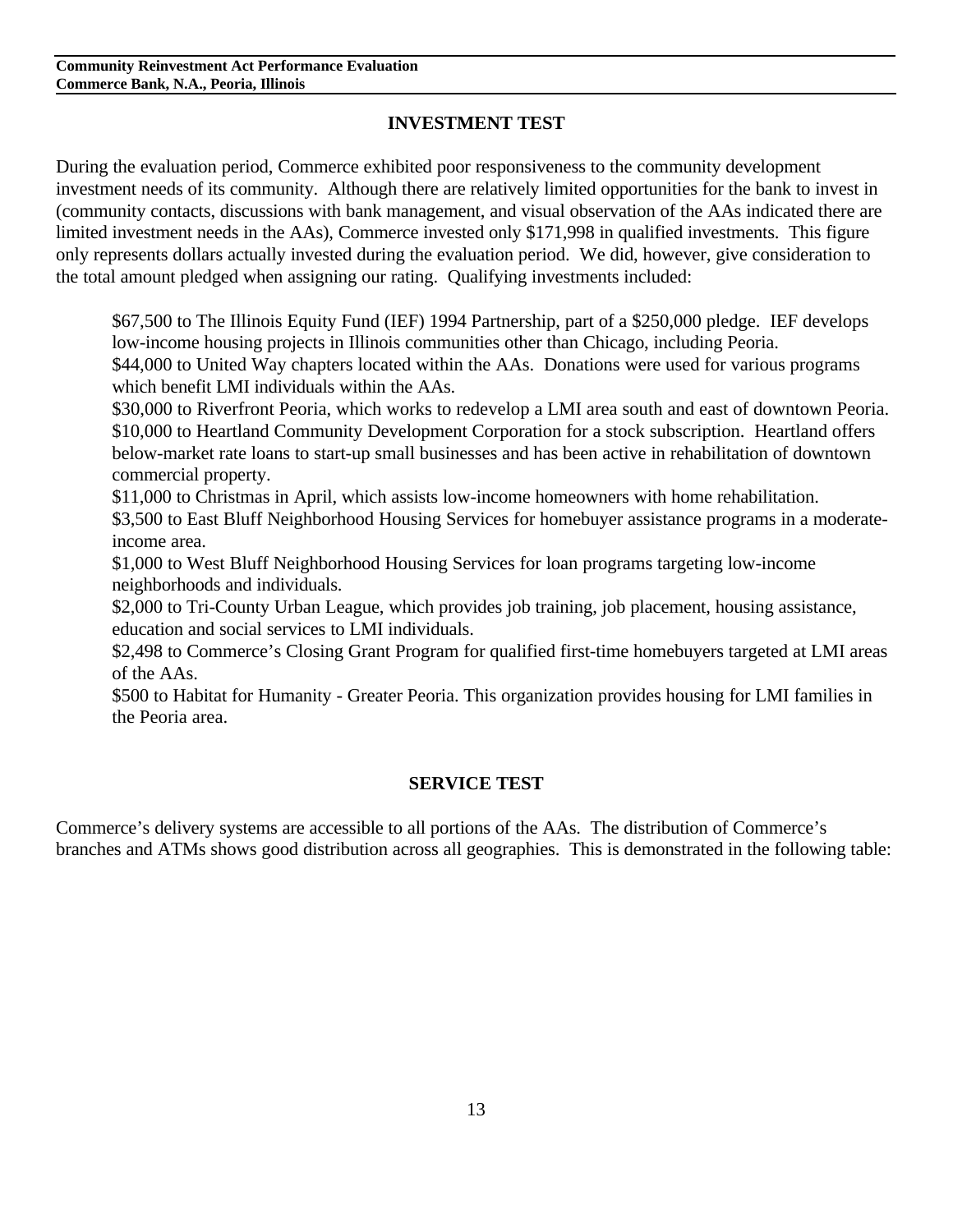#### **Community Reinvestment Act Performance Evaluation Commerce Bank, N.A., Peoria, Illinois**

|                          |     | <b>Tracts</b> |                | <b>Branches</b> |          | <b>ATMs</b>   |
|--------------------------|-----|---------------|----------------|-----------------|----------|---------------|
| <b>Tract Designation</b> | #   | $\frac{0}{0}$ | #              | $\frac{0}{2}$   | #        | $\frac{0}{0}$ |
| Low-income               | 9   | 7%            | ◠              | 14%             | ⌒        | 15%           |
| Moderate-income          | 23  | 18%           | ◠              | 14%             | 3        | 23%           |
| Middle-income            | 69  | 54%           | 8              | 58%             | −        | 54%           |
| <b>Upper-Income</b>      | 22  | 18%           | $\overline{2}$ | 14%             |          | 8%            |
| N/A                      | 4   | 3%            | $\mathbf{0}$   | 0%              | $\Omega$ | $0\%$         |
| <b>Total</b>             | 127 | 100%          | 14             | 100%            | 13       | 100%          |

#### *Branch/ATM Distribution*

Commerce also has six cash dispensing machines located in State Farm Company facilities in Bloomington which are not readily available to the public. It also has one cash dispensing machine which is available to the public in Peoria. As a result, Commerce has a total of 20 ATMs in the AAs.

The bank's record of opening and closing branches has not adversely affected the bank's accessibility to its community. In April, 1997, the bank closed the Veteran's Parkway branch in Bloomington and expanded the Normal East branch, which is located in the same middle-income CT. As a result, this change did not have a material impact on the availability of the bank's services to the community, especially in terms of LMI areas. Services and business hours meet the needs of the AAs. Commerce encourages bank officers to be flexible, and at times, meet with customers outside regular business hours. Commerce also offers the following services:

Telephone banking services, including the ability to make loan applications, are available from 8AM-8PM Monday through Friday, and 9AM-noon Saturday.

Bill paying, account inquiry, statement download, funds transfer and other services are available through personal computer banking.

Deposit account information is available 24 hours per day by telephone. Customers can also transfer funds between accounts through this service.

Commerce provides a good level of community development services to its community. Employees offer financial expertise as officers, board members, loan committee members and instructors for a variety of community development programs. Examples include:

Christmas in April - provides direct aid to low-income homeowners for home rehabilitation. It raises funds for materials and services, provides technical assistance on rehabilitation needs, determines financial feasibility for projects and secures volunteer labor to complete the work.

East Bluff Neighborhood Housing Services - designs and implements loan programs for LMI individuals in the moderate-income East Bluff area of Peoria.

The Financial Institutions CRA Council - provides home ownership counseling to Peoria residents in conjunction with a local community college. Participants who meet LMI guidelines can obtain closing cost grants.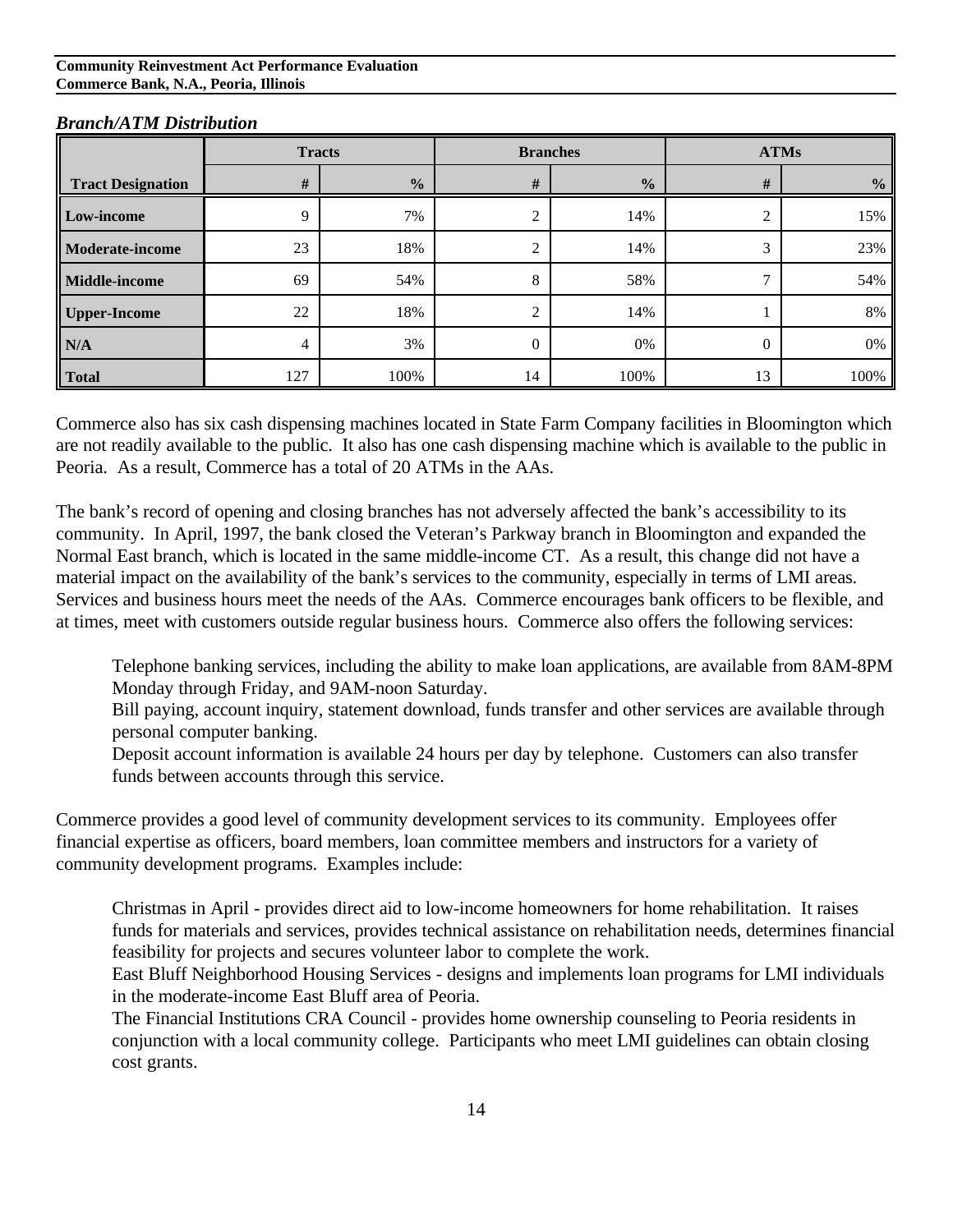Heartland Community Development Corporation - offers below-market rate loans to start-up small businesses in Peoria. It has also been active in rehabilitation of downtown commercial property. The City of Peoria Economic Development Council - oversees SBA 504 and other targeted loan programs to encourage business development.

The Riverfront Business District Commission - developed a plan for redevelopment of the Peoria Riverfront.

Commerce provides home purchase, home improvement and other consumer loans with employer assistance for closing costs, down payments, rate buy-downs and other costs to employees of a Peoria business.

Bloomington Community Action Focus - provides temporary housing and facilities for low- and moderate-income individuals.

Habitat for Humanity - develops affordable housing.

## **COMPLIANCE WITH ANTIDISCRIMINATION LAWS**

We did not identify any violations of substantive provisions of antidiscrimination laws and regulations during our review of unsecured consumer loans. We reviewed these loans for evidence of disparate treatment based upon the sex of the applicant.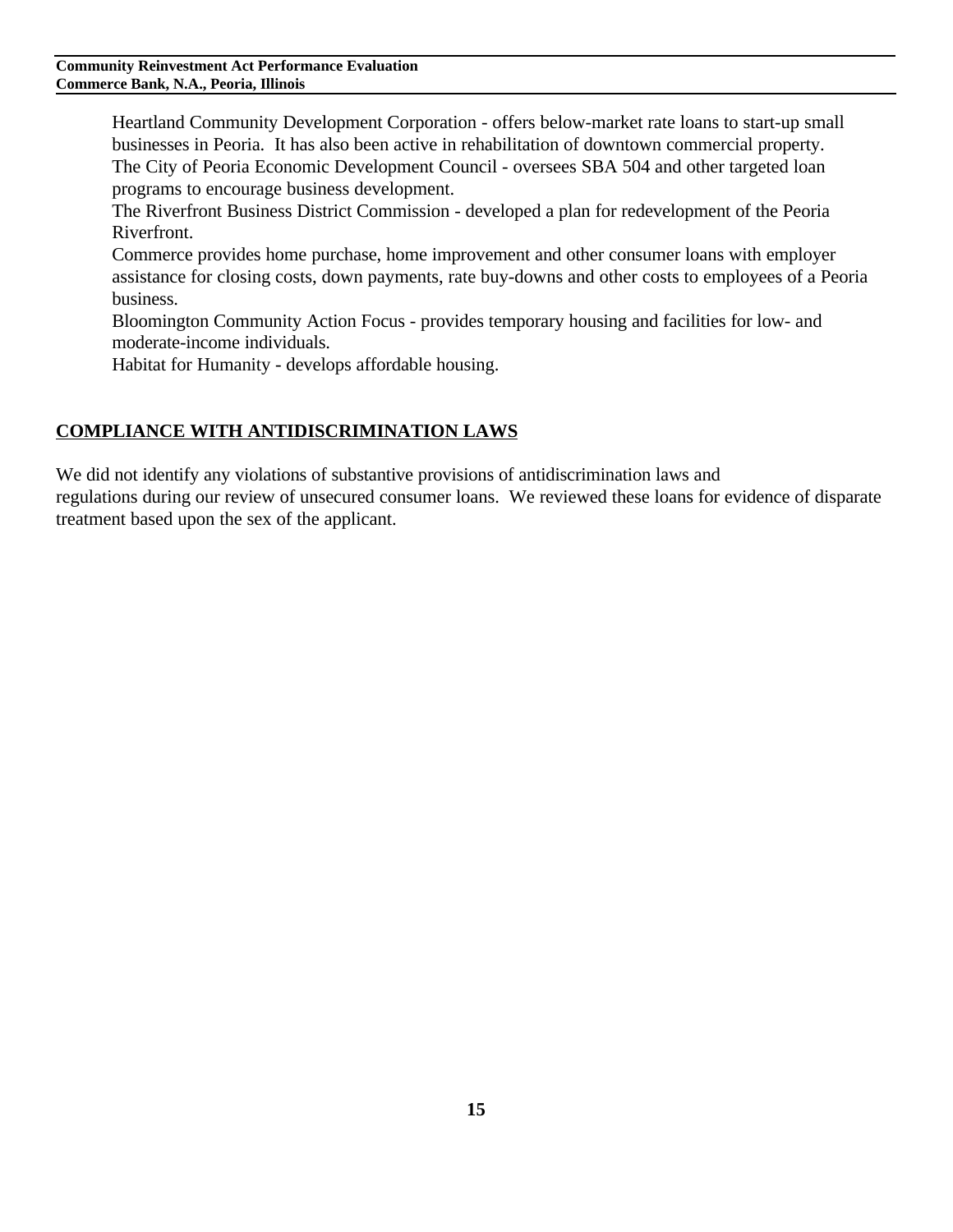# **APPENDIX A MSA # 6120 - PEORIA-PEKIN, IL**

## **Description of AA/Institution's Operations in the MSA**

Commerce has delineated it Peoria AA to be the entire Peoria-Pekin MSA. The MSA/AA consists of all of Peoria, Tazewell, and Woodford counties in central Illinois. Commerce serves this area with nine branches, seven ATMs, and one cash dispensing machine. Commerce ranks third among FDIC-insured institutions in the AA, with 11% of total deposits. The market leader holds 15% of total deposits in the AA.

The AA includes a total of 96 CTs, of which seven (7%) are low-, 17 (18%) moderate-, 51 (53%) middle-, and 17 (18%) are upper-income (four CTs are not identified by income level). The 1990 census median family income for the MSA is \$36,406. HUD's estimate of the median family income for 1998 is \$46,000. The AA has a population of approximately 339,000 individuals and 92,250 families. The composition of families is as follows: 20% low-, 18% moderate-, 24% middle-, and 38% upper-income.

HUD's Consolidated Plan for Peoria states that in LMI CTs, the average age of the housing stock is 39-45 years, and there is considerable deferred maintenance. Housing is changing from owner-occupied to rental or abandoned status. Residents of LMI neighborhoods indicate absentee ownership and failure to reinvest in the housing is a negative factor for long-term viability. Primary demand for housing is in the \$100,000-\$125,000 market, located in middle- and upper-income neighborhoods to the west and north of the central city. In recent years, there has been considerable demand for high cost housing, \$150,000 and up. Per HUD's consolidated plan for Pekin, vacancy rates are low and rental housing is in short supply. The single-family owner-occupied market is also strained. It should also be noted that just 2% of owner-occupied housing units in the AA are located in low-income CTs and 13% are located in moderate-income CTs, thus limiting HMDA-related lending opportunities in LMI tracts. Some 30% of rental properties and 76% of vacant, boarded-up properties in the AA are located in these CTs. The median value of properties in the AA is \$21,053 in low-, \$31,154 in moderate-, \$50,565 in middle-, and \$81,321 in upper-income CTs.

We reviewed two previously completed, and completed two, community contacts in Peoria during our evaluation. Two of the community organizations contacted were housing-related, while the other two were economic development oriented. The contacts identified the following credit needs: affordable housing construction; home improvement; small business financing; and real estate development loans, primarily for south Peoria. Contacts indicated many small businesses are not "credit ready" and said borrower education programs would be valuable.

Major employers in the area are Caterpillar, Inc., OSF St. Francis and Methodist Medical Centers, Peoria Public Schools, Bradley University, and Illinois Central College. The local economy is heavily influenced by Caterpillar, which employs more than 10% of the population and supports a number of small- to medium-sized companies to which it outsources production components and services. Caterpillar's credit union, CEFCU, is a major competitor for financial services in the community. Unemployment in the MSA is low at 3%.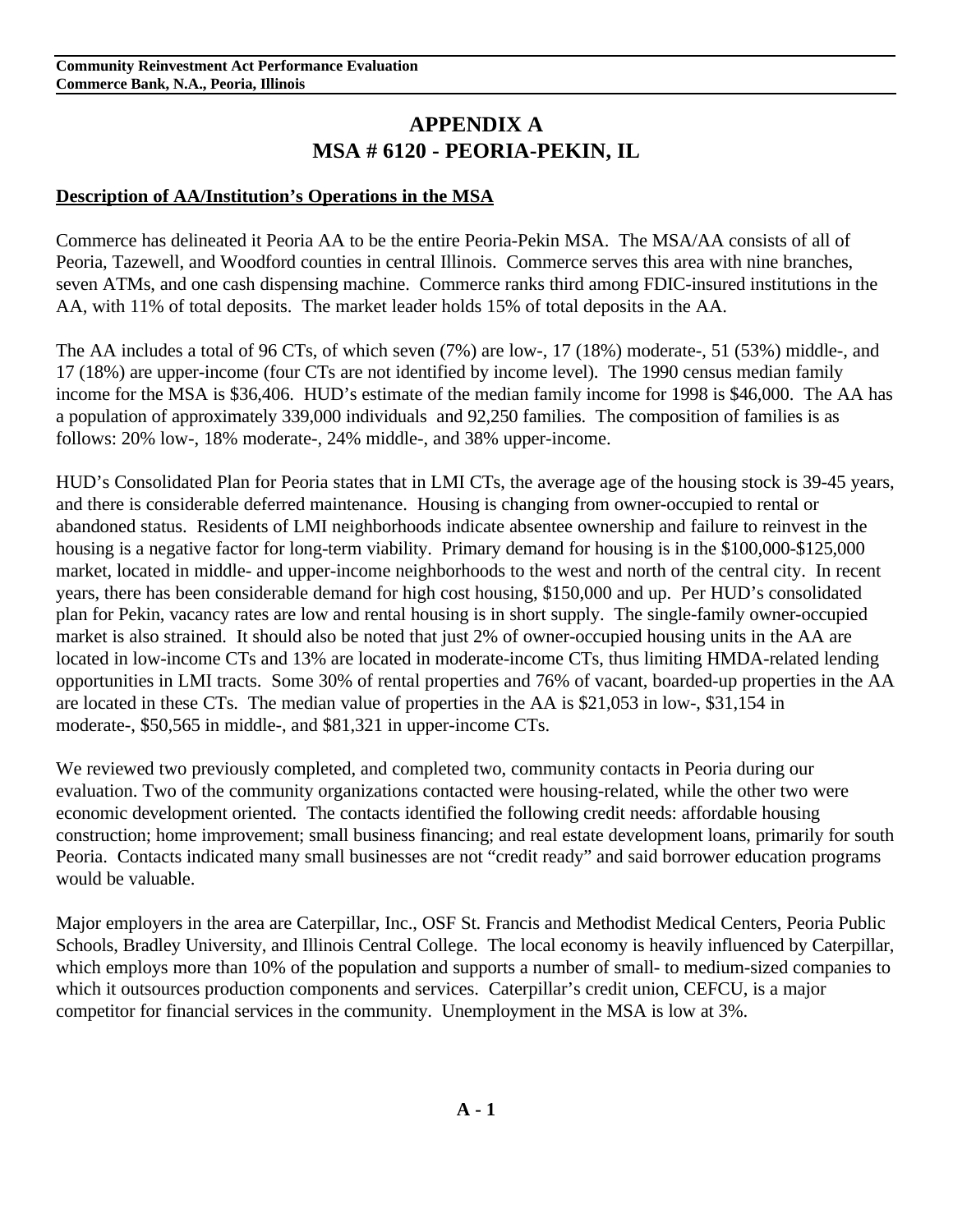## **LENDING TEST**

Commerce's lending performance in the Peoria AA is consistent with its overall performance and reflects adequate responsiveness to the community's credit needs. This is demonstrated in the following tables:

# **SMALL BUSINESS/SMALL FARM LENDING**

#### *Loans to Businesses Based on Revenue Size*

|                     | $%$ of            |          |               | 1996   |               | 1997 |               |        |                |
|---------------------|-------------------|----------|---------------|--------|---------------|------|---------------|--------|----------------|
| <b>Revenue Size</b> | <b>Businesses</b> | $\#$     | $\frac{0}{0}$ | \$000  | $\frac{0}{0}$ | #    | $\frac{0}{2}$ | \$000  | $\frac{6}{10}$ |
| $\leq$ \$1 million  | 73%               | 490      | 74%           | 20,002 | 47%           | 437  | 75%           | 23,104 | 43%            |
| $> $1$ million      | 9%                | 174      | 26%           | 22,612 | 53%           | 139  | 24%           | 28,966 | 55%            |
| <b>Unknown</b>      | 18%*              | $\theta$ | 0%            |        | 0%            | 9    | 1%            | 1,045  | 2%             |
| Total               | 100%              | 664      | 100%          | 42,614 | 100%          | 585  | 100%          | 53,115 | 100%           |

*\* 18% of total businesses did not report revenue information.*

#### *Loans to Farms Based on Revenue Size*

|                     | $%$ of  |          |               | 1996           |               | 1997 |               |        |               |
|---------------------|---------|----------|---------------|----------------|---------------|------|---------------|--------|---------------|
| <b>Revenue Size</b> | Farms   | #        | $\frac{0}{0}$ | \$000          | $\frac{0}{2}$ | $\#$ | $\frac{0}{0}$ | \$000  | $\frac{0}{0}$ |
| $\leq$ \$1 million  | 92%     | 420      | 74%           | 15,617         | 81%           | 457  | 95%           | 19,629 | 82%           |
| $\geq$ \$1 million  | 4%      | 148      | 26%           | 3,757          | 19%           | 21   | 4%            | 3,874  | 16%           |
| <b>Unknown</b>      | $4\% *$ | $\theta$ | 0%            | $\overline{0}$ | 0%            | 4    | 1%            | 374    | 2%            |
| Total               | 100%    | 568      | 100%          | 19,374         | 100%          | 482  | 100%          | 23,877 | 100%          |

*\* 4% of total farms did not report revenue information.*

*Loans to Businesses Based on Loan Size*

|                               |     | 1996          |        |               | 1997 |               |        |               |
|-------------------------------|-----|---------------|--------|---------------|------|---------------|--------|---------------|
| Loan size in 000s             | #   | $\frac{0}{0}$ | \$000  | $\frac{0}{0}$ | #    | $\frac{0}{2}$ | \$000  | $\frac{0}{0}$ |
| $\leq$ \$100                  | 579 | 87%           | 14,822 | 35%           | 463  | 79%           | 13,159 | 25%           |
| $\ge$ \$100 and $\le$ \$250   | 44  | 7%            | 7,346  | 17%           | 64   | 11%           | 10,834 | 20%           |
| $\ge$ \$250 and $\le$ \$1,000 | 41  | 6%            | 20,446 | 48%           | 58   | 10%           | 29,122 | 55%           |
| <b>Total</b>                  | 664 | 100%          | 42,614 | 100%          | 585  | 100%          | 53,115 | 100%          |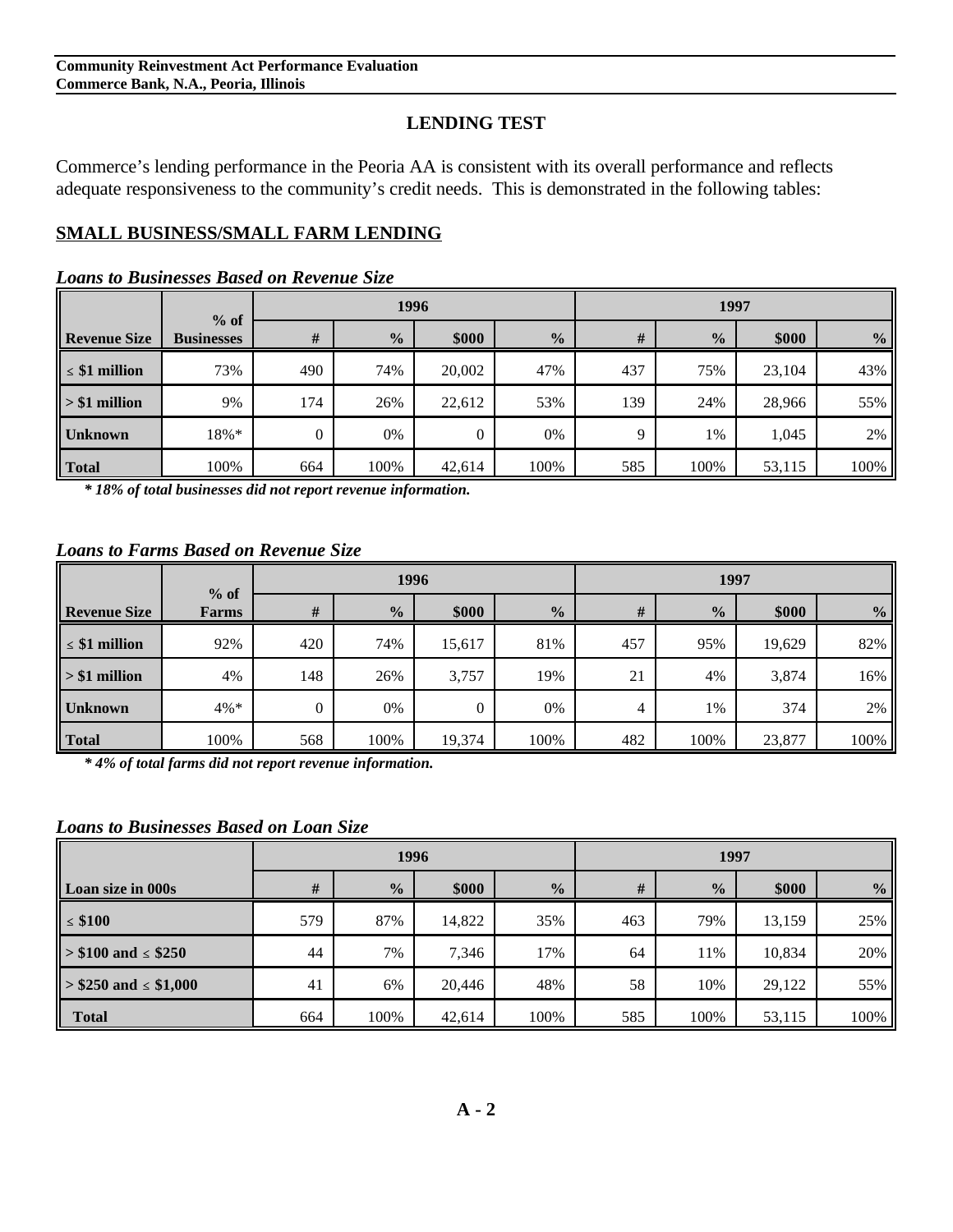#### *Loans to Farms Based on Loan Size*

|                             |     | 1996          |        |               | 1997 |               |        |               |
|-----------------------------|-----|---------------|--------|---------------|------|---------------|--------|---------------|
| Loan size in 000s           | #   | $\frac{0}{0}$ | \$000  | $\frac{0}{0}$ | #    | $\frac{0}{2}$ | \$000  | $\frac{0}{2}$ |
| $\leq$ \$100                | 533 | 94%           | 12,721 | 66%           | 425  | 88%           | 12,897 | 54%           |
| $\ge$ \$100 and $\le$ \$250 | 30  | 5%            | 4,868  | 25%           | 44   | 9%            | 6,465  | 27%           |
| $>$ \$250 and $\le$ \$1,000 |     | 1%            | 1,785  | 9%            | 13   | 3%            | 4,515  | 19%           |
| <b>Total</b>                | 568 | 100%          | 19,374 | 100%          | 482  | 100%          | 23,877 | 100%          |

#### *Loans to Businesses with Revenues of \$1 Million or Less*

|                              | % of Small        | 1996 |               |        |               | 1997 |               |        |               |
|------------------------------|-------------------|------|---------------|--------|---------------|------|---------------|--------|---------------|
| <b>Income Level</b><br>of CT | <b>Businesses</b> | #    | $\frac{0}{0}$ | \$000  | $\frac{0}{0}$ | #    | $\frac{0}{0}$ | \$000  | $\frac{6}{9}$ |
| Low-                         | 5%                | 13   | 3%            | 1,052  | 5%            | 12   | 3%            | 1,138  | 5%            |
| <b>Moderate-</b>             | 17%               | 53   | 11%           | 2,435  | 12%           | 55   | 12%           | 2,720  | 12%           |
| Middle-                      | 58%               | 318  | 65%           | 11,512 | 58%           | 275  | 63%           | 13,193 | 57%           |
| <b>Upper-</b>                | 20%               | 106  | 21%           | 5,003  | 25%           | 95   | 22%           | 6,053  | 26%           |
| <b>Total</b>                 | 100%              | 490  | 100%          | 20,002 | 100%          | 437  | 100%          | 23,104 | 100%          |

*There are 7,894 small businesses in the AA.*

#### *Loans to Farms with Revenues of \$1 Million or Less*

|                              | % of Small<br>Farms |                | 1996          |              |               |          | 1997          |        |                |  |
|------------------------------|---------------------|----------------|---------------|--------------|---------------|----------|---------------|--------|----------------|--|
| <b>Income Level</b><br>of CT |                     | $\#$           | $\frac{0}{0}$ | \$000        | $\frac{0}{2}$ | #        | $\frac{0}{0}$ | \$000  | $\frac{6}{10}$ |  |
| Low-                         | 1%                  | $\mathbf{0}$   | 0%            | $\mathbf{0}$ | 0%            | $\theta$ | 0%            | 0      | 0%             |  |
| Moderate-                    | 12%                 | $\overline{c}$ | 1%            | 20           | $<$ 1%        | 3        | 1%            | 199    | 1%             |  |
| Middle-                      | 73%                 | 413            | 98%           | 15,333       | 98%           | 449      | 98%           | 19,159 | 98%            |  |
| <b>Upper-</b>                | 14%                 |                | 1%            | 264          | 2%            |          | 1%            | 271    | 1%             |  |
| <b>Total</b>                 | 100%                | 420            | 100%          | 15,617       | 100%          | 457      | 100%          | 19,629 | 100%           |  |

*There are 271 small farms in the AA.*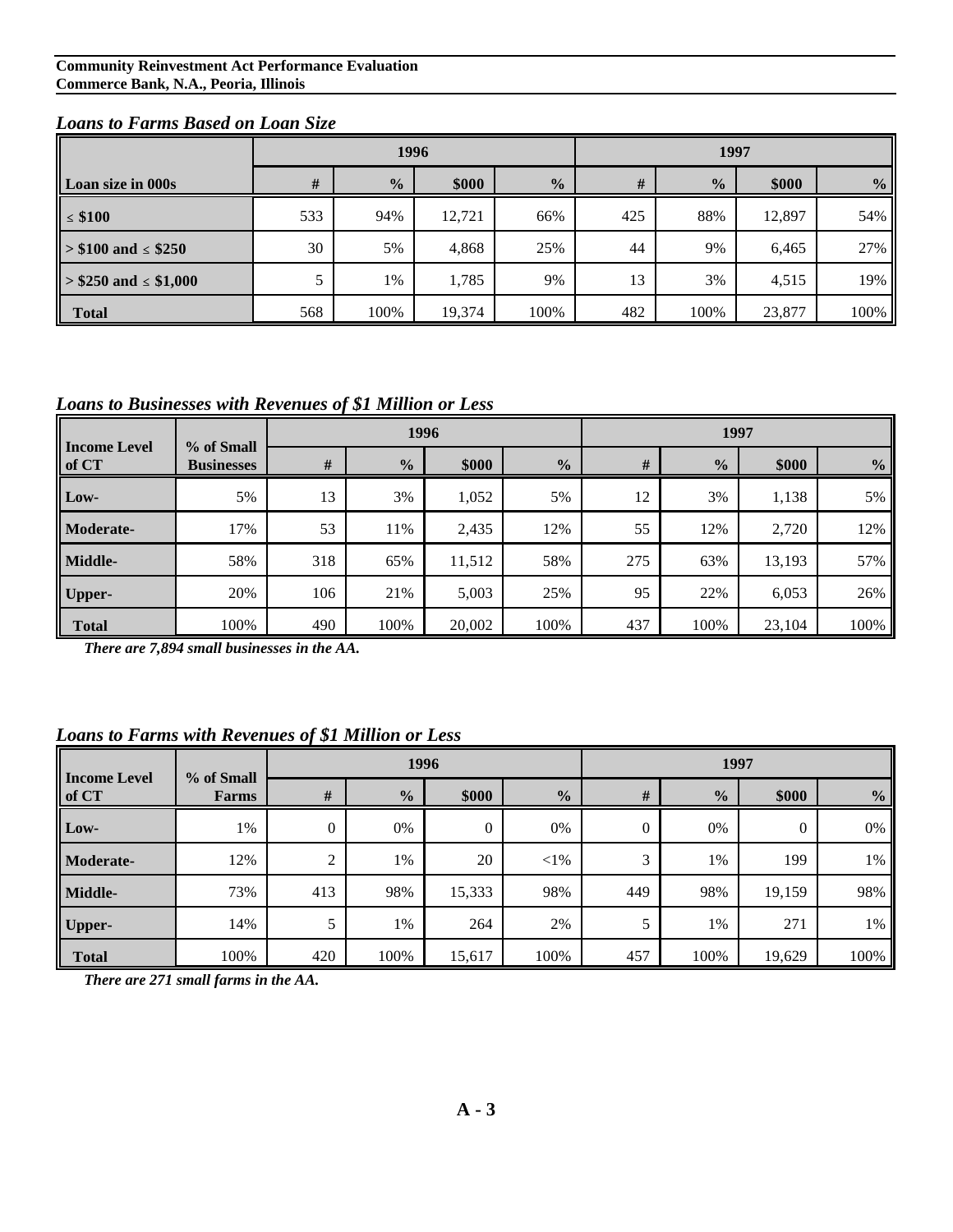# **MORTGAGE LENDING**

#### *HMDA ORIGINATIONS*

|                                   | 1996         |        | 1997 |               |  |
|-----------------------------------|--------------|--------|------|---------------|--|
| <b>Loan Type</b>                  | #            | \$000s | #    | <b>\$000s</b> |  |
| <b>Government Home Purchase</b>   | 0            | 0      | 0    | $\Omega$      |  |
| <b>Conventional Home Purchase</b> | 117          | 9,360  | 114  | 9,732         |  |
| <b>Refinance</b>                  | 153          | 9,546  | 140  | 11,332        |  |
| <b>Home Improvement</b>           | 70           | 1,225  | 48   | 845           |  |
| <b>Multi-Family</b>               | $\mathbf{r}$ | 2,106  | 2    | 312           |  |
| <b>Totals</b>                     | 347          | 22,237 | 304  | 22,221        |  |

#### *Borrower Distribution*

|                                    |                           |     | 1996          |        |               | 1997 |               |        |               |
|------------------------------------|---------------------------|-----|---------------|--------|---------------|------|---------------|--------|---------------|
| <b>Income Level</b><br>of Borrower | $%$ of<br><b>Families</b> | #   | $\frac{0}{0}$ | \$000  | $\frac{0}{0}$ | $\#$ | $\frac{6}{6}$ | \$000  | $\frac{6}{6}$ |
| Low-                               | 20%                       | 28  | 8%            | 548    | 3%            | 27   | 9%            | 1,029  | 5%            |
| Moderate-                          | 18%                       | 64  | 19%           | 2,077  | 9%            | 56   | 18%           | 2,293  | 10%           |
| Middle-                            | 24%                       | 83  | 24%           | 4,229  | 19%           | 83   | 27%           | 4,071  | 18%           |
| <b>Upper-</b>                      | 38%                       | 161 | 46%           | 13,199 | 59%           | 133  | 44%           | 14,156 | 64%           |
| N/A                                |                           | 11  | 3%            | 2,184  | 10%           | 5    | 2%            | 672    | 3%            |
| <b>Total</b>                       | 100%                      | 347 | 100%          | 22,237 | 100%          | 304  | 100%          | 22,221 | 100%          |

*Note: 8,393 families, or 9% of total families have income levels below the poverty level and may have difficulty qualifying for housing-related credit products.*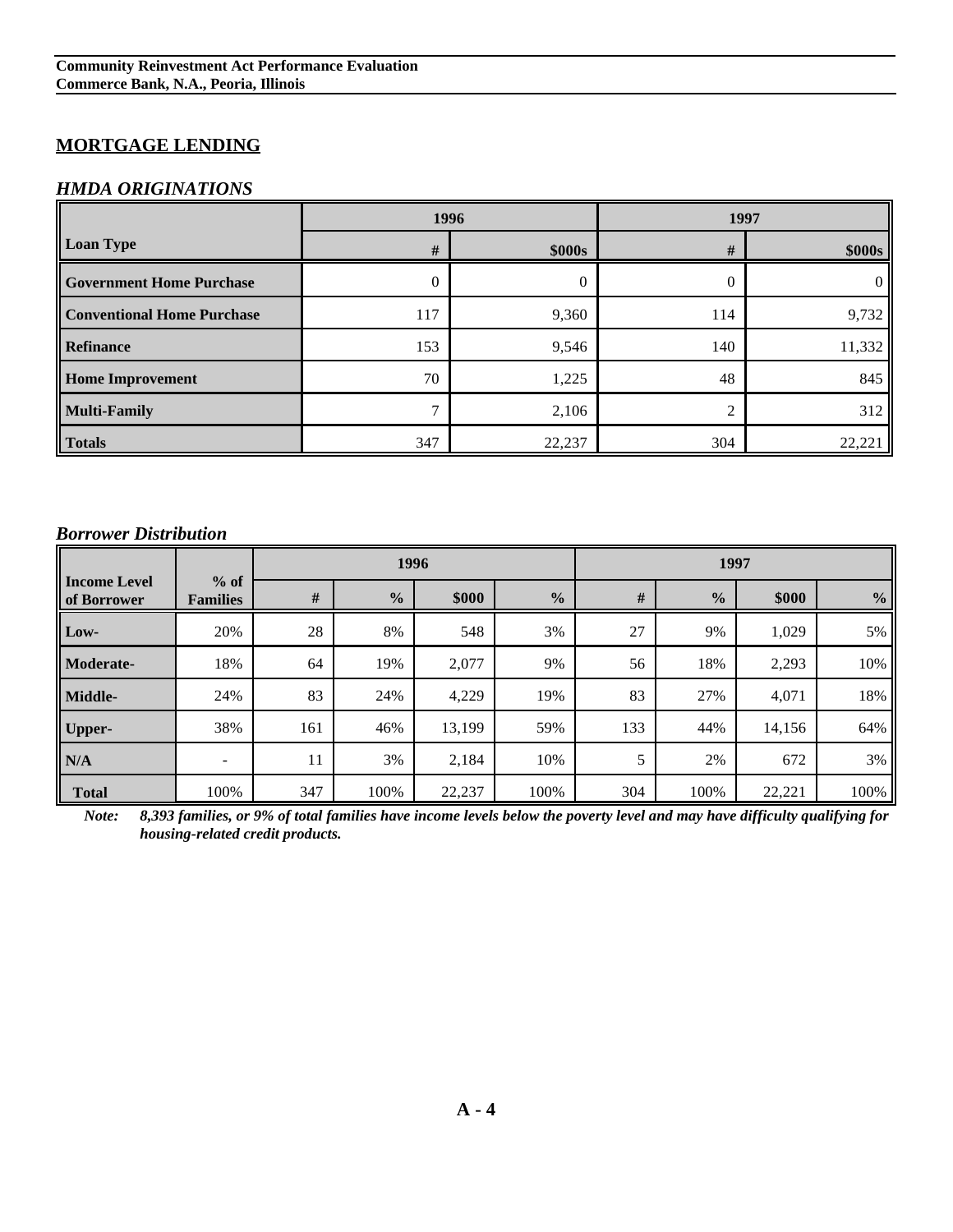#### **Community Reinvestment Act Performance Evaluation Commerce Bank, N.A., Peoria, Illinois**

# **Income occupied Level of CT Housing Units % of Owner- 1996 1997 1997 # % \$000 % # % \$000 % Low-** 2% 3 1% 5 <1% 3 1% 67 <1% **Moderate-** 13% 24 7% 1,092 5% 18 6% 1,488 7% **Middle-** 66% 211 61% 11,920 54% 196 64% 12,093 54% **Upper-** 19% 109 31% 9,220 41% 87 29% 8,573 39% **Total** 100% 347 100% 22,237 100% 304 100% 22,221 100%

#### *Geographic Distribution*

#### **INVESTMENT TEST**

The body of this Performance Evaluation contains information regarding Commerce's performance under the investment test in this AA.

#### **SERVICE TEST**

The body of this Performance Evaluation contains information regarding Commerce's performance under the service test in this AA.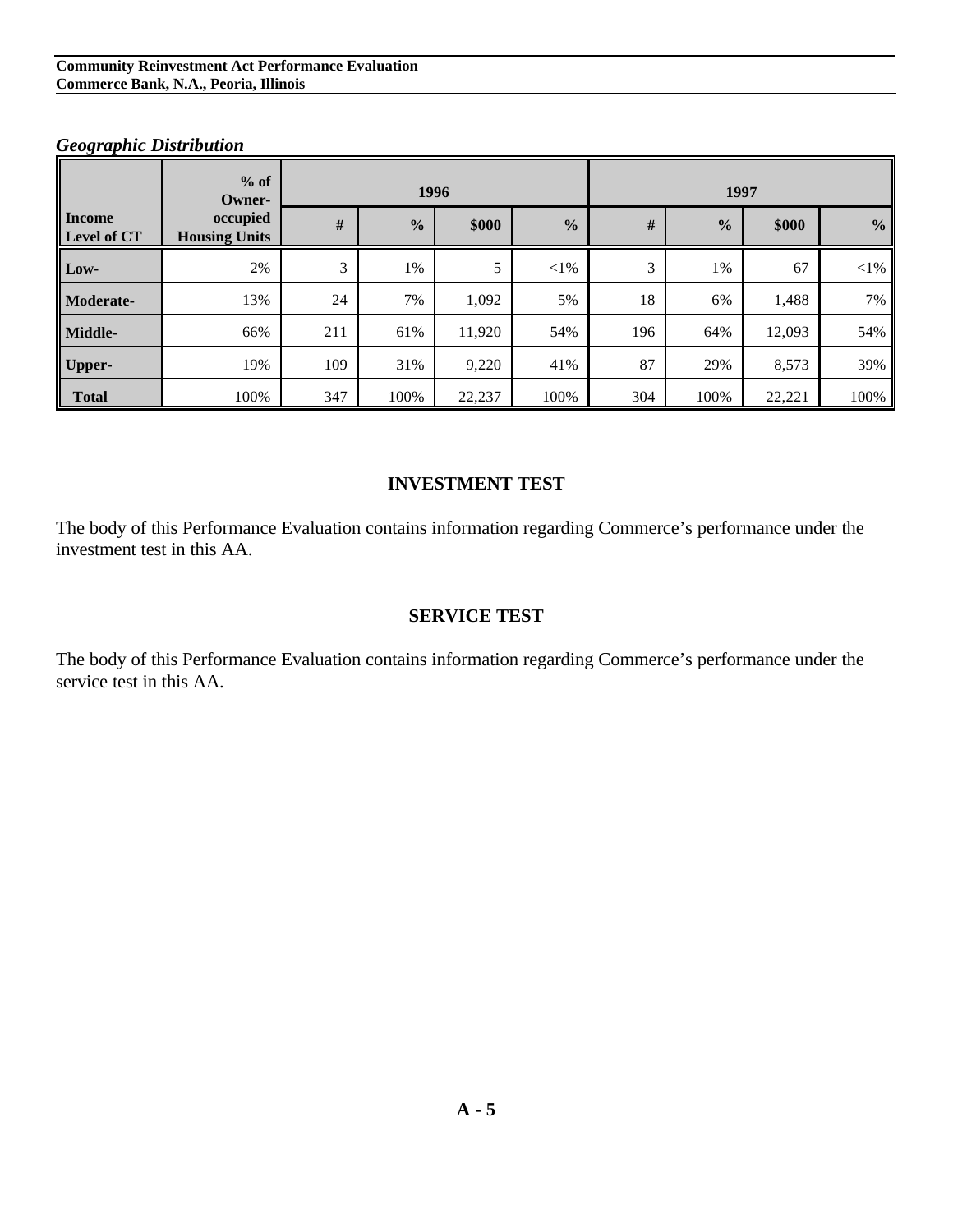# **APPENDIX B MSA #1040 - BLOOMINGTON/NORMAL, IL**

#### **Description of AA/Institution's Operations in the MSA**

Commerce has delineated its Bloomington AA to be the entire Bloomington-Normal MSA. The MSA/AA consists of all of McLean county in central Illinois, approximately 30 miles East of Peoria. Commerce serves this area with five branches and 11 ATMs. Commerce ranks second among FDIC-insured institutions in the AA, with 17% of total deposits. The market leader holds 24% of total deposits in the AA.

The AA includes a total of 31 CTs, of which two (7%) are low-, six (19%) moderate-, 18 (58%) middle-, and five (16%) are upper-income. The 1990 census median family income for the MSA is \$39,761. HUD's estimate of the median family income for 1998 is \$54,400. The AA has a population of approximately 129,000 individuals and 30,650 families. The composition of families is as follows: 17% low-, 19% moderate-, 27% middle-, and 37% upper-income.

Residential construction is active, particularly for single-family residences costing \$100,000-175,000. Per HUD's Consolidated Plan, the high construction cost of housing is the primary obstacle to development of affordable housing in the area. Rental housing is considered high-cost since the university populations drive the market. The median age of housing stock is 51 years in low-income CTs and 35 years in moderate-income CTs. Less than 1% of the AA's owner-occupied property is in low-income CTs, and 18% is in moderate-income CTs. According to the McLean County Regional Planning Commission, the population of the area is expected to continue to grow by some 1,200 people per year.

The city's economic profile is heavily dependent on State Farm Insurance Company, which employs more than 10% of the population (10,171 individuals) and continues to attract employees to the area as it expands its data processing facilities. Other major employers are Diamond-Star (Mitsubishi) and Illinois State University. Unemployment is low at 3.0%, and the economy is very strong.

We reviewed two community contacts during our evaluation which were previously completed in the AA. The contacts identified the following credit needs: financing for rental and transitional housing; and down payment assistance for home purchase.

#### **LENDING TEST**

Commerce's lending performance in the Bloomington AA is consistent with its overall performance and reflects adequate responsiveness to the community's credit needs. This is demonstrated in the following tables: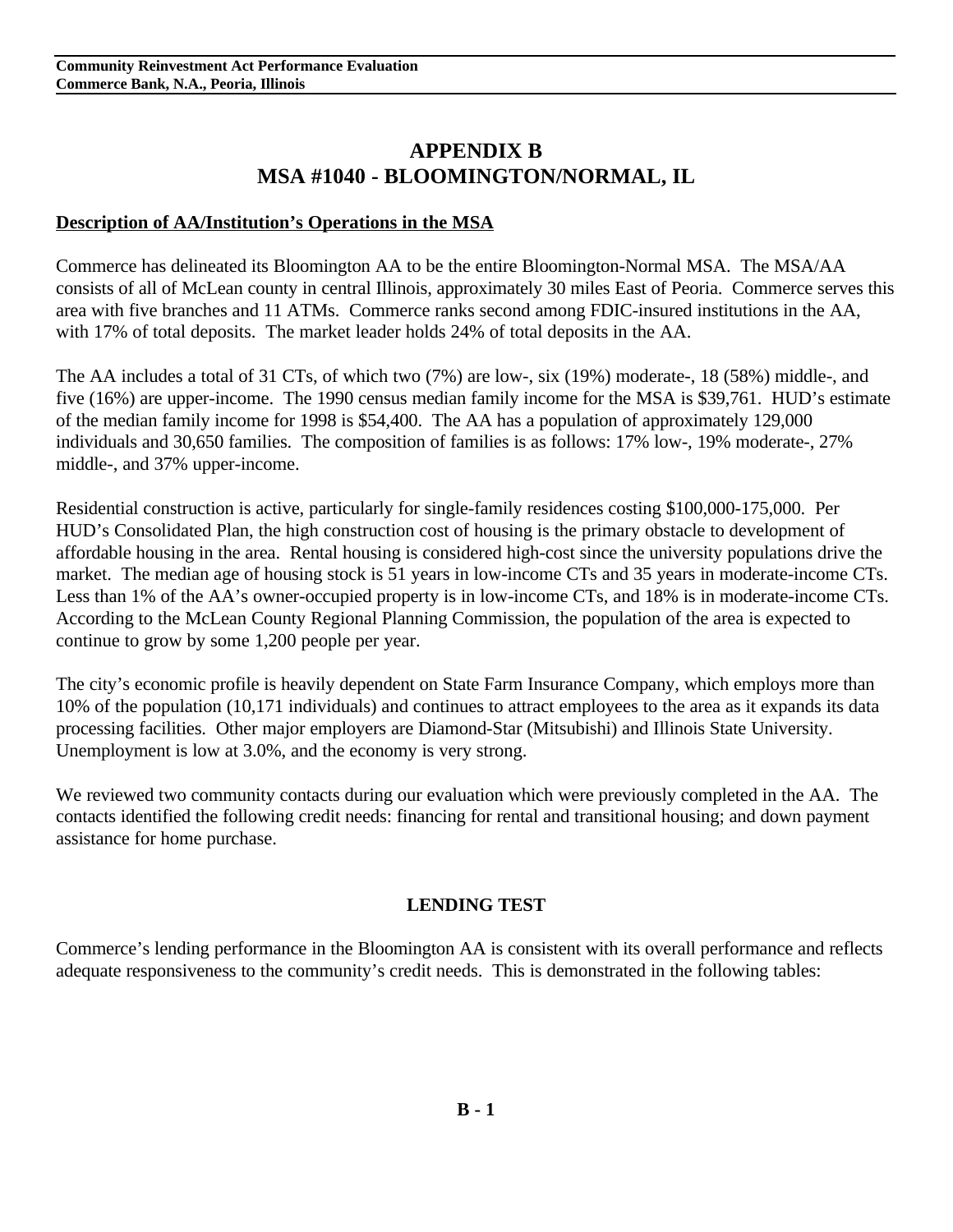## **SMALL BUSINESS/SMALL FARM LENDING**

|                     | $%$ of            |          | 1996          |                |               | 1997 |               |        |                |
|---------------------|-------------------|----------|---------------|----------------|---------------|------|---------------|--------|----------------|
| <b>Revenue Size</b> | <b>Businesses</b> | #        | $\frac{0}{0}$ | \$000          | $\frac{0}{0}$ | #    | $\frac{0}{2}$ | \$000  | $\frac{6}{10}$ |
| $\leq$ \$1 million  | 72%               | 280      | 76%           | 14,116         | 46%           | 289  | 75%           | 16,265 | 48%            |
| $> $1$ million      | 8%                | 91       | 24%           | 16,358         | 54%           | 72   | 18%           | 14,676 | 43%            |
| <b>Unknown</b>      | 20%               | $\Omega$ | 0%            | $\overline{0}$ | 0%            | 26   | 7%            | 2,969  | 9%             |
| <b>Total</b>        | 100%              | 371      | 100%          | 30,474         | 100%          | 387  | 100%          | 33,910 | 100%           |

#### *Loans to Businesses Based on Revenue Size*

#### *Loans to Farms Based on Revenue Size*

|                     | $%$ of       |     |               | 1996   |               | 1997 |               |        |               |
|---------------------|--------------|-----|---------------|--------|---------------|------|---------------|--------|---------------|
| <b>Revenue Size</b> | <b>Farms</b> | #   | $\frac{0}{0}$ | \$000  | $\frac{0}{2}$ | #    | $\frac{0}{0}$ | \$000  | $\frac{0}{0}$ |
| $\leq$ \$1 million  | 87%          | 287 | 99%           | 13,265 | 99%           | 257  | 98%           | 13,349 | 95%           |
| $> $1$ million      | 3%           | 4   | 1%            | 100    | 1%            | 2    | 1%            | 325    | 2%            |
| <b>Unknown</b>      | 10%          | NA  | <b>NA</b>     | NA     | NA            | 2    | 1%            | 408    | 3%            |
| Total               | 100%         | 291 | 100%          | 13,365 | 100%          | 261  | 100%          | 14,082 | 100%          |

#### *Loans to Businesses based on Loan Size*

|                             |     | 1996          |        |               |     | 1997          |        |               |  |
|-----------------------------|-----|---------------|--------|---------------|-----|---------------|--------|---------------|--|
| Loan size in 000s           | #   | $\frac{0}{0}$ | \$000  | $\frac{0}{0}$ | #   | $\frac{0}{2}$ | \$000  | $\frac{0}{0}$ |  |
| $\leq$ \$100                | 298 | 80%           | 8,649  | 28%           | 303 | 78%           | 10,213 | 30%           |  |
| $\ge$ \$100 and $\le$ \$250 | 43  | 12%           | 7,395  | 24%           | 54  | 14%           | 9,193  | 27%           |  |
| $> $250$ and $\le $1,000$   | 30  | 8%            | 14,430 | 48%           | 30  | 8%            | 14,504 | 43%           |  |
| <b>Total</b>                | 371 | 100%          | 30,474 | 100%          | 387 | 100%          | 33,910 | 100%          |  |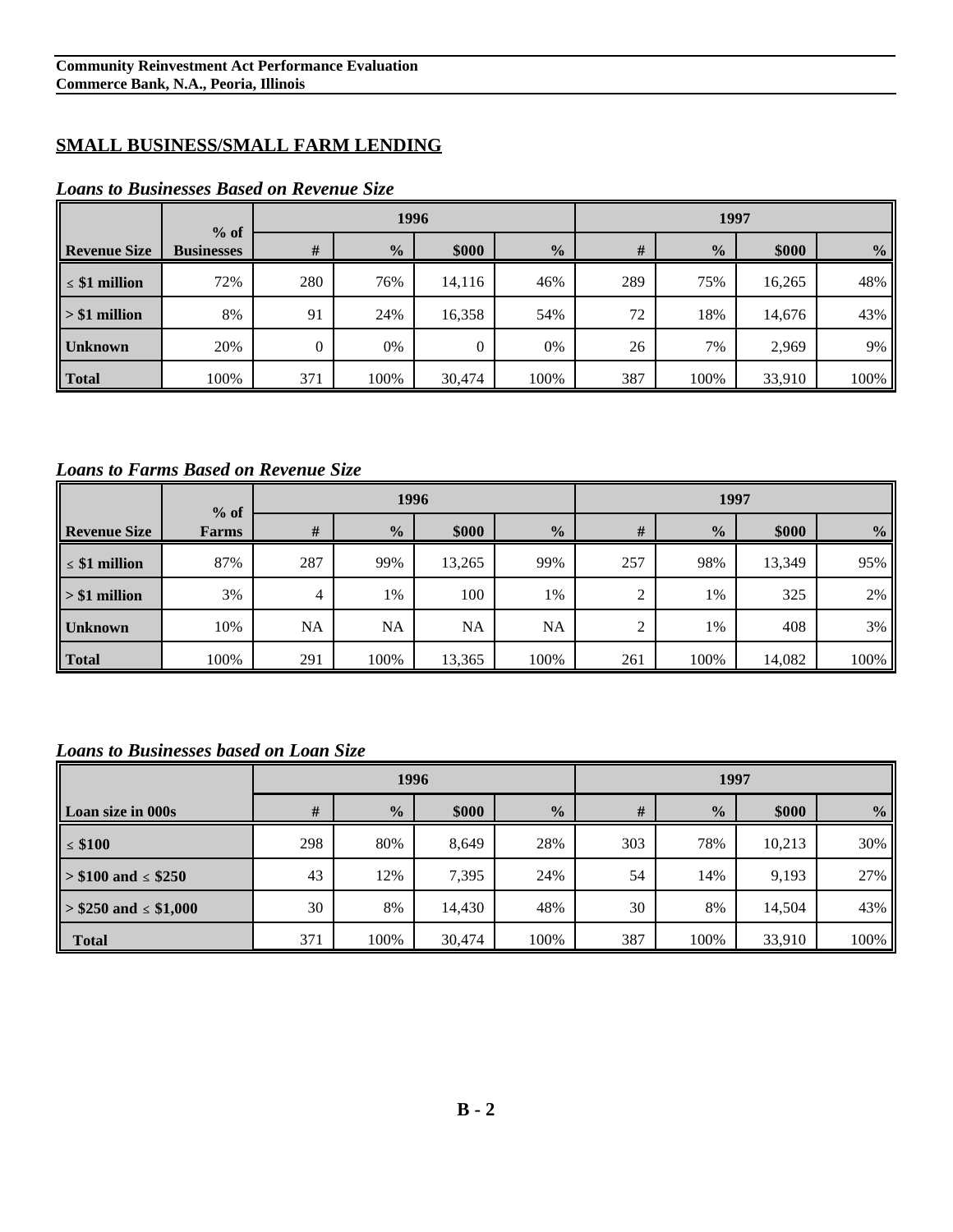#### **Community Reinvestment Act Performance Evaluation Commerce Bank, N.A., Peoria, Illinois**

|                           |               | 1996          |        |               |     | 1997          |        |                |  |  |
|---------------------------|---------------|---------------|--------|---------------|-----|---------------|--------|----------------|--|--|
| Loan size in 000s         | #             | $\frac{0}{0}$ | \$000  | $\frac{0}{0}$ | #   | $\frac{0}{0}$ | \$000  | $\frac{6}{10}$ |  |  |
| $\leq$ \$100              | 265           | 91%           | 8,508  | 64%           | 229 | 88%           | 7,859  | 56%            |  |  |
| $> $100$ and $\leq $250$  | 23            | 8%            | 3,672  | 27%           | 27  | 10%           | 4,534  | 32%            |  |  |
| $> $250$ and $\le $1,000$ | $\mathcal{L}$ | 1%            | 1,185  | 9%            | 5   | 2%            | 1,689  | 12%            |  |  |
| <b>Total</b>              | 291           | 100%          | 13,365 | 100%          | 261 | 100%          | 14,082 | 100%           |  |  |

#### *Loans to Farms based on Loan Size*

*Loans to Businesses with Revenues of \$1 Million or Less*

| <b>Income</b>    |                               | 1996 |               |        |               | 1997 |               |        |               |
|------------------|-------------------------------|------|---------------|--------|---------------|------|---------------|--------|---------------|
| Level of CT      | % of Small<br><b>Business</b> | #    | $\frac{0}{0}$ | \$000  | $\frac{1}{2}$ | $\#$ | $\frac{0}{0}$ | \$000  | $\frac{6}{6}$ |
| Low-             | 12%                           | 48   | 17%           | 2,456  | 17%           | 29   | 10%           | 1,726  | 11%           |
| <b>Moderate-</b> | 17%                           | 28   | 10%           | 1,543  | 11%           | 28   | 10%           | 1,202  | 7%            |
| Middle-          | 48%                           | 126  | 45%           | 6,898  | 49%           | 166  | 57%           | 8,584  | 53%           |
| Upper-           | 23%                           | 78   | 28%           | 3,219  | 23%           | 66   | 23%           | 4,753  | 29%           |
| <b>Total</b>     | 100%                          | 280  | 100%          | 14,116 | 100%          | 289  | 100%          | 16,265 | 100%          |

*There are 2,903 small businesses in the AA.*

#### *Loans to Farms with Revenues of \$1 Million or Less*

|                       | % of Small   | 1996            |               |        |               | 1997           |                |          |               |
|-----------------------|--------------|-----------------|---------------|--------|---------------|----------------|----------------|----------|---------------|
| Income<br>Level of CT | <b>Farms</b> | $\#$            | $\frac{0}{0}$ | \$000  | $\frac{0}{2}$ | $\#$           | $\frac{6}{10}$ | \$000    | $\frac{0}{2}$ |
| Low-                  | 3%           | $\bigcirc$<br>∠ | 1%            | 150    | 1%            | $\overline{0}$ | 0%             | $\Omega$ | 0%            |
| <b>Moderate-</b>      | 15%          | 6               | 2%            | 616    | 5%            | 7              | 3%             | 147      | $1\%$         |
| Middle-               | 69%          | 270             | 94%           | 12,175 | 92%           | 243            | 94%            | 12,845   | 96%           |
| Upper-                | 13%          | $\mathbf Q$     | 3%            | 324    | 2%            | $\mathcal{I}$  | 3%             | 357      | 3%            |
| <b>Total</b>          | 100%         | 287             | 100%          | 13,265 | 100%          | 257            | 100%           | 13,349   | 100%          |

*There are 109 small farms in the AA.*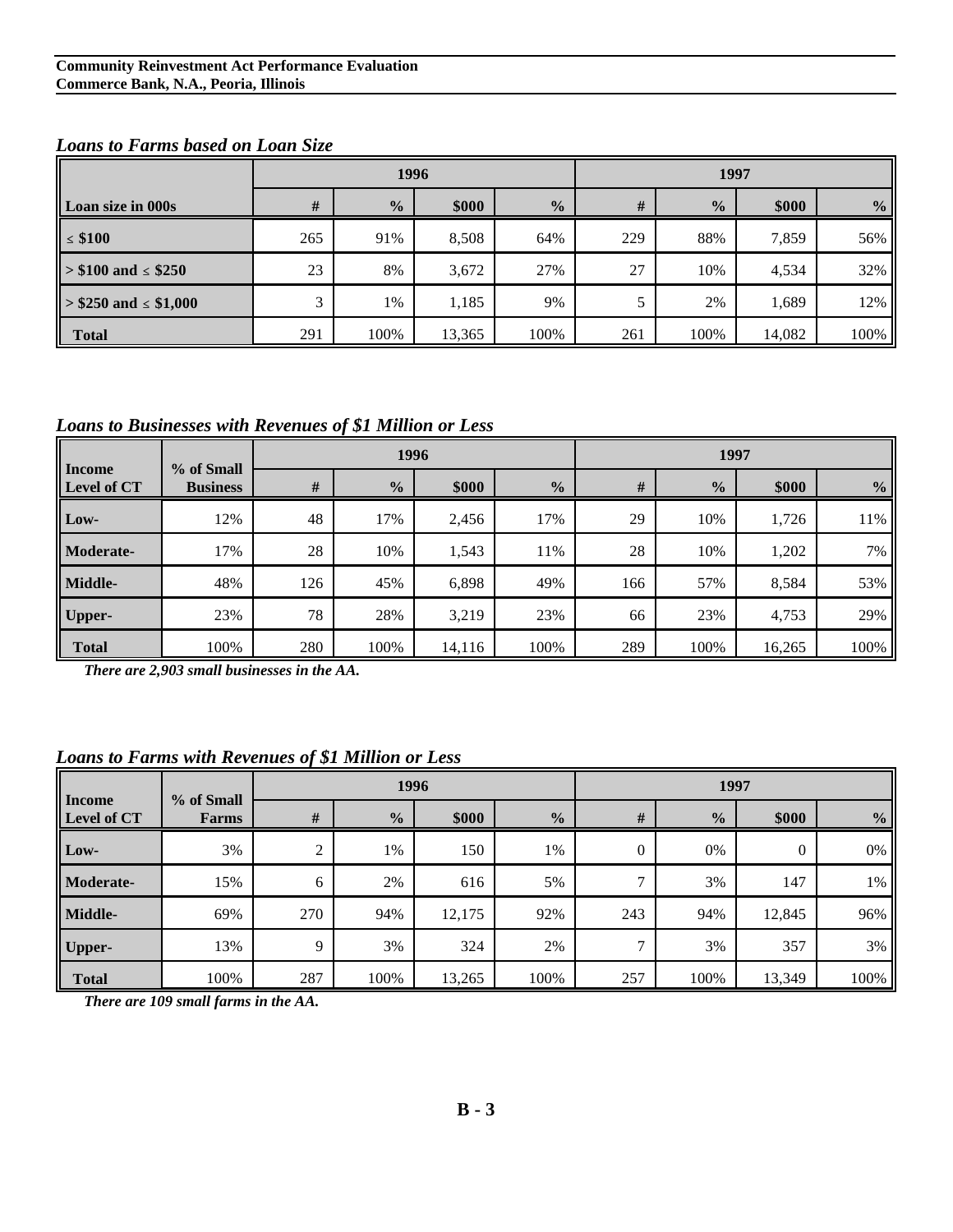## **MORTGAGE LENDING**

#### *HMDA ORIGINATIONS*

|                                   | 1996          |        | 1997 |        |  |  |
|-----------------------------------|---------------|--------|------|--------|--|--|
| <b>Loan Type</b>                  | #             | \$000s | #    | \$000s |  |  |
| <b>Government Home Purchase</b>   | $\theta$      | 0      |      |        |  |  |
| <b>Conventional Home Purchase</b> | 58            | 5,288  | 80   | 7,166  |  |  |
| Refinance                         | 140           | 12,746 | 165  | 15,852 |  |  |
| <b>Home Improvement</b>           | 35            | 437    | 32   | 277    |  |  |
| <b>Multi-Family</b>               | $\mathcal{I}$ | 2,820  | 3    | 519    |  |  |
| <b>Totals</b>                     | 240           | 21,291 | 280  | 23,814 |  |  |

#### *Borrower Distribution*

|                                    |                           | 1996 |               |        |               | 1997 |               |        |                |
|------------------------------------|---------------------------|------|---------------|--------|---------------|------|---------------|--------|----------------|
| <b>Income Level</b><br>of Borrower | $%$ of<br><b>Families</b> | #    | $\frac{0}{0}$ | \$000  | $\frac{1}{2}$ | #    | $\frac{0}{0}$ | \$000  | $\frac{6}{10}$ |
| Low-                               | 17%                       | 20   | 9%            | 616    | 3%            | 36   | 13%           | 1,150  | 5%             |
| Moderate-                          | 19%                       | 41   | 17%           | 2,023  | 10%           | 54   | 19%           | 2,679  | 11%            |
| Middle-                            | 27%                       | 70   | 29%           | 4,508  | 21%           | 62   | 22%           | 4,894  | 21%            |
| <b>Upper-</b>                      | 37%                       | 99   | 41%           | 10,963 | 51%           | 123  | 44%           | 14,309 | 60%            |
| N/A                                | -                         | 10   | 4%            | 3,181  | 15%           | 5    | 2%            | 782    | 3%             |
| <b>Total</b>                       | 100%                      | 240  | 100%          | 21,291 | 100%          | 280  | 100%          | 23,814 | 100%           |

*Note: 1,814 families, or 6% of total families have income levels below the poverty level and may have difficulty qualifying for housing-related credit products.*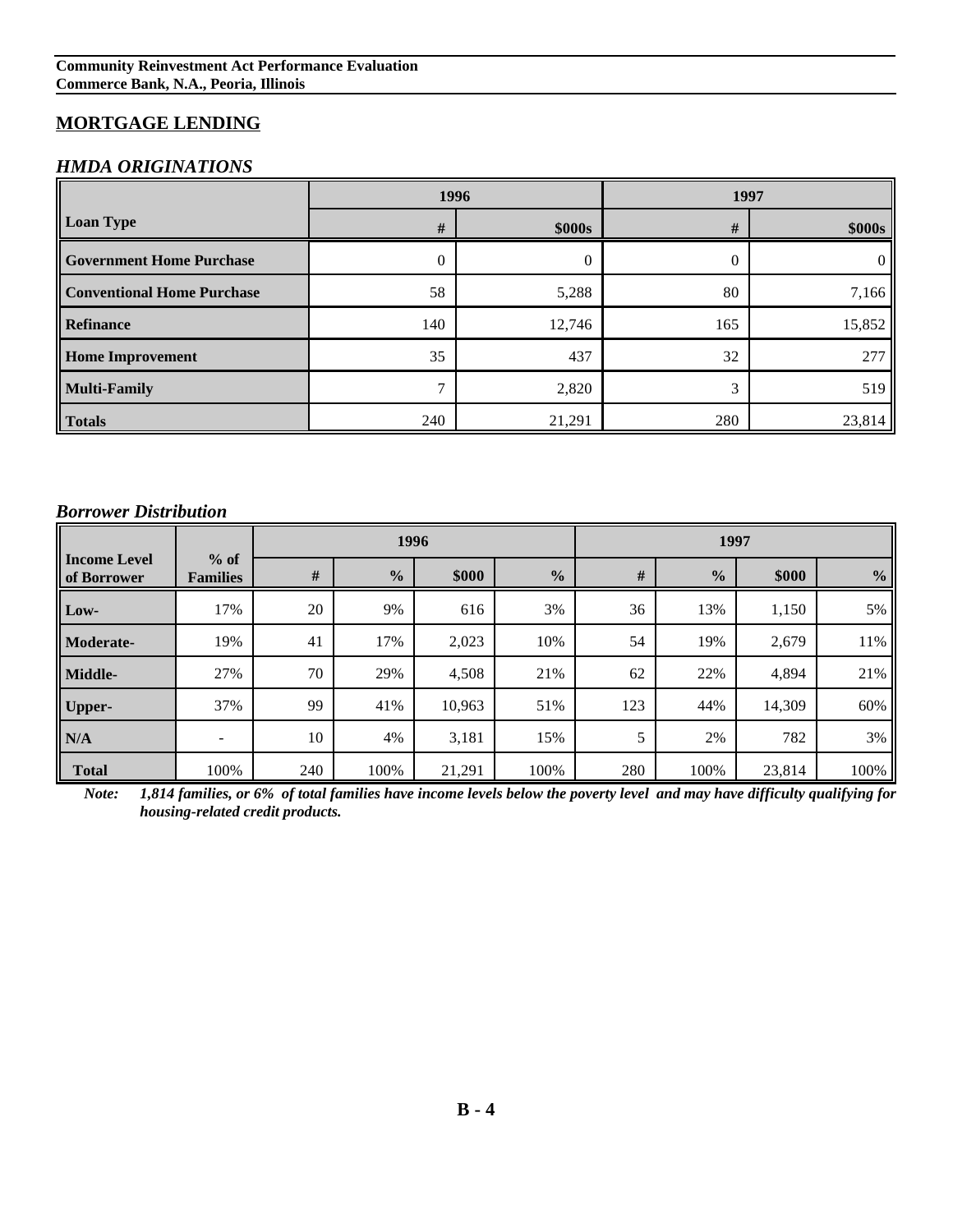|                              | $%$ of<br>Owner-                           | 1996 |               |        |               | 1997           |               |        |               |
|------------------------------|--------------------------------------------|------|---------------|--------|---------------|----------------|---------------|--------|---------------|
| <b>Income Level</b><br>of CT | occupied<br><b>Housing</b><br><b>Units</b> | #    | $\frac{0}{0}$ | \$000  | $\frac{0}{0}$ | $\#$           | $\frac{0}{0}$ | \$000  | $\frac{0}{0}$ |
| Low-                         | $1\%$                                      |      | $<$ 1%        | 2      | $<$ 1%        | $\overline{2}$ | 1%            | 67     | $<$ 1%        |
| Moderate-                    | 18%                                        | 42   | 18%           | 3,190  | 15%           | 43             | 15%           | 2,475  | 10%           |
| Middle-                      | 61%                                        | 150  | 63%           | 14,484 | 68%           | 176            | 63%           | 15,119 | 64%           |
| <b>Upper-</b>                | 20%                                        | 47   | 19%           | 3,615  | 17%           | 59             | 21%           | 6,153  | 26%           |
| <b>Total</b>                 | 100%                                       | 240  | 100%          | 21,291 | 100%          | 280            | 100%          | 23,814 | 100%          |

#### *Geographic Distribution*

#### **INVESTMENT TEST**

The body of this Performance Evaluation contains information regarding Commerce's performance under the investment test in this AA.

#### **SERVICE TEST**

The body of this Performance Evaluation contains information regarding Commerce's performance under the service test in this AA.